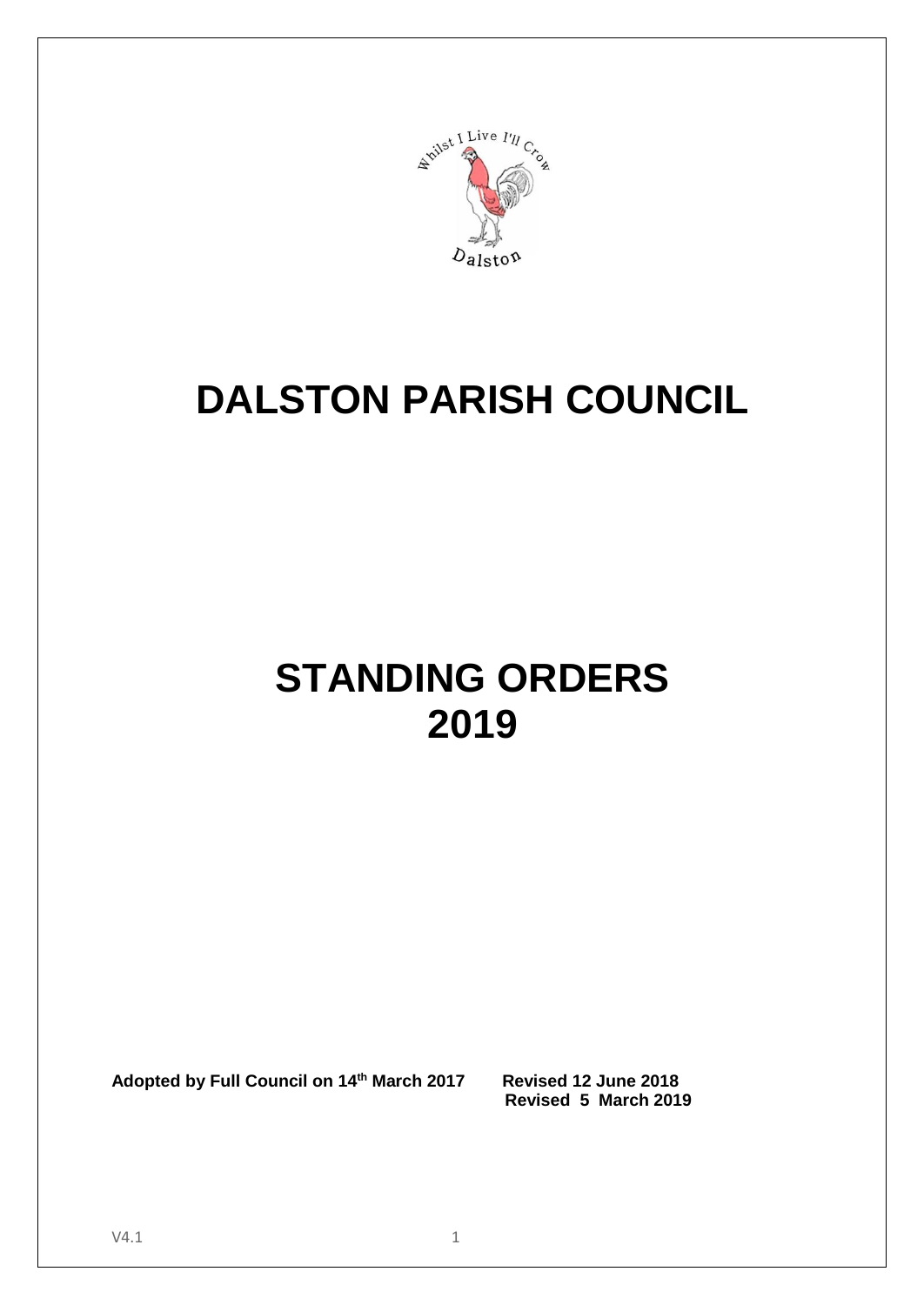# **List of model standing orders**

| 1.  | Rules of debate at meetings                                                            | 3  |
|-----|----------------------------------------------------------------------------------------|----|
| 2.  | Disorderly conduct at meetings                                                         | 5  |
| 3.  | Meetings generally                                                                     | 5  |
| 4.  | Committees and sub-committees                                                          | 8  |
| 5.  | <b>Ordinary Council meetings</b>                                                       | 9  |
| 6.  | Extraordinary meetings of the Council and<br>committees and sub-committees             | 11 |
| 7.  | <b>Previous resolutions</b>                                                            | 11 |
| 8.  | Voting on appointments                                                                 | 11 |
| 9.  | Motions for a meeting that require written notice<br>to be given to the Proper Officer | 12 |
| 10. | Motions at a meeting that do not require written notice                                | 13 |
| 11. | Management of information                                                              | 13 |
| 12. | <b>Draft minutes</b>                                                                   | 14 |
| 13. | Code of conduct and dispensations                                                      | 14 |
| 14. | Code of conduct complaints                                                             | 15 |
| 15. | <b>Proper Officer</b>                                                                  | 16 |
| 16. | Responsible Financial Officer                                                          | 17 |
| 17. | Accounts and accounting statements                                                     | 17 |
| 18. | Financial controls and procurement                                                     | 18 |
| 19. | Handling staff matters                                                                 | 20 |
| 20. | Responsibilities to provide information                                                | 20 |
| 21. | Responsibilities under Data Protection Legislation                                     | 21 |
| 22. | Relations with the press/media                                                         | 21 |
| 23. | Execution and sealing of legal deeds                                                   | 21 |
| 24. | <b>Communicating with District and County Councillors</b>                              | 21 |
| 25. | <b>Restrictions on Councillor activities</b>                                           | 22 |
| 26. | Standing orders generally                                                              | 22 |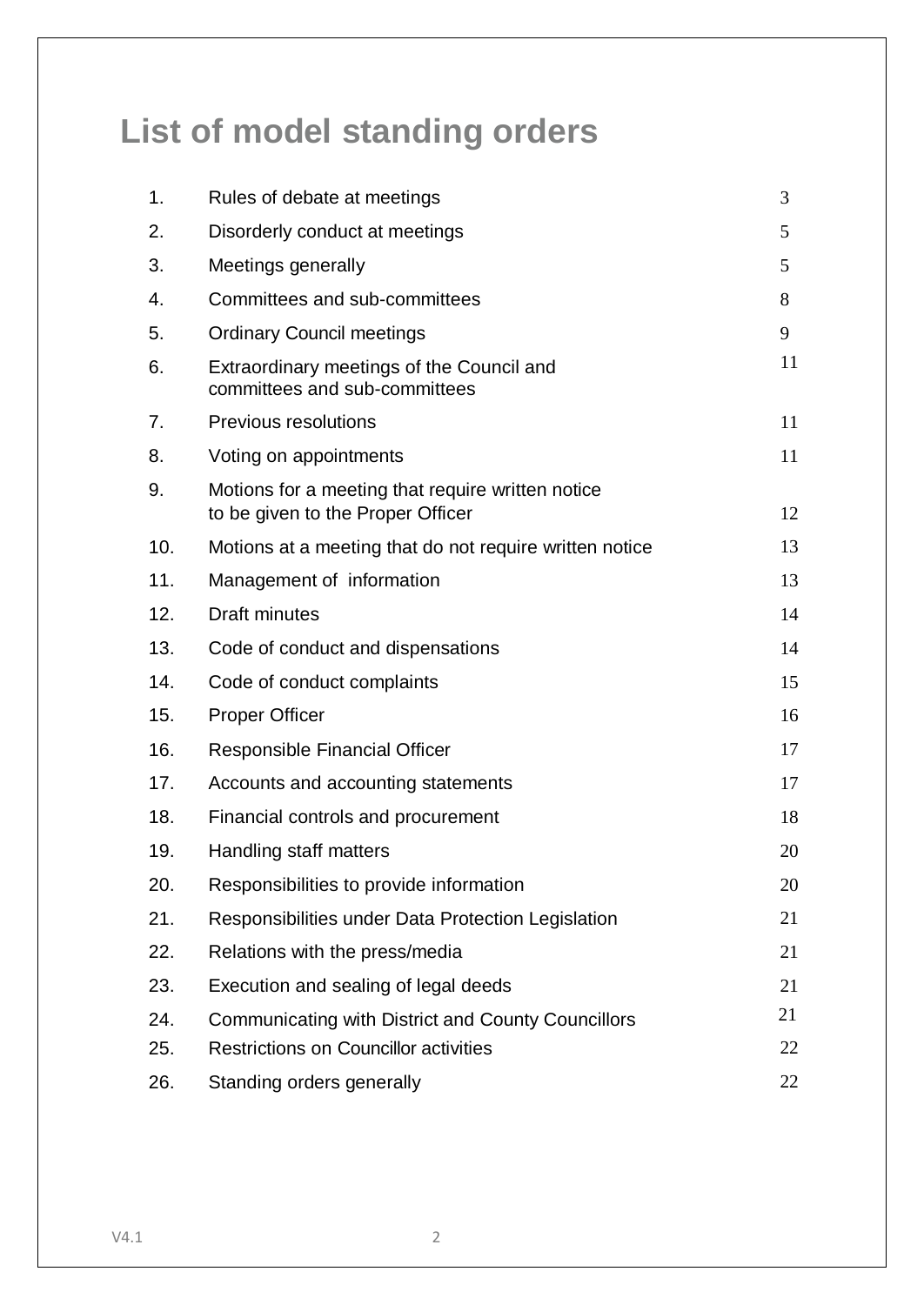## **1.** *Rules of debate at meetings*

- a Motions on the agenda shall be considered in the order that they appear unless the order is changed at the discretion of the chairman of the meeting.
- b A motion (including an amendment) shall not be progressed unless it has been moved and seconded.
- c A motion on the agenda that is not moved by its proposer may be treated by the chairman of the meeting as withdrawn.
- d If a motion including an amendment has been seconded, it may be withdrawn by the proposer only with the consent of the seconder and the meeting.
- e An amendment is a proposal to remove or add words to a motion. It shall not negate the motion.
- f If an amendment to the original motion is carried, the original motion becomes the substantive motion upon which further amendments may be moved.
- g An amendment shall not be considered unless early verbal notice of it is given at the meeting and, if requested by the chairman of the meeting, is expressed in writing to the chairman.
- h A Councillor may move an amendment to his own motion if agreed by the meeting. If a motion has already been seconded, the amendment shall be with the consent of the seconder and the meeting.
- i If there is more than one amendment to an original or substantive motion, the amendments shall be moved in the order directed by the chairman.
- j Subject to standing order 1(k) below, only one amendment shall be moved and debated at a time, the order of which shall be directed by the chairman of the meeting.
- k One or more amendments may be discussed together if the chairman of the meeting considers this expedient but each amendment shall be voted upon separately.
- l A Councillor may not move more than one amendment to an original or substantive motion.
- m The mover of an amendment has no right of reply at the end of debate on it.
- n Where a series of amendments to an original motion are carried, the mover of the original motion shall have a right of reply either at the end of debate of the first amendment or at the very end of debate on the final substantive motion immediately before it is put to the vote.
- o Unless permitted by the chairman of the meeting, a Councillor may speak once in the

 $V4.1$  3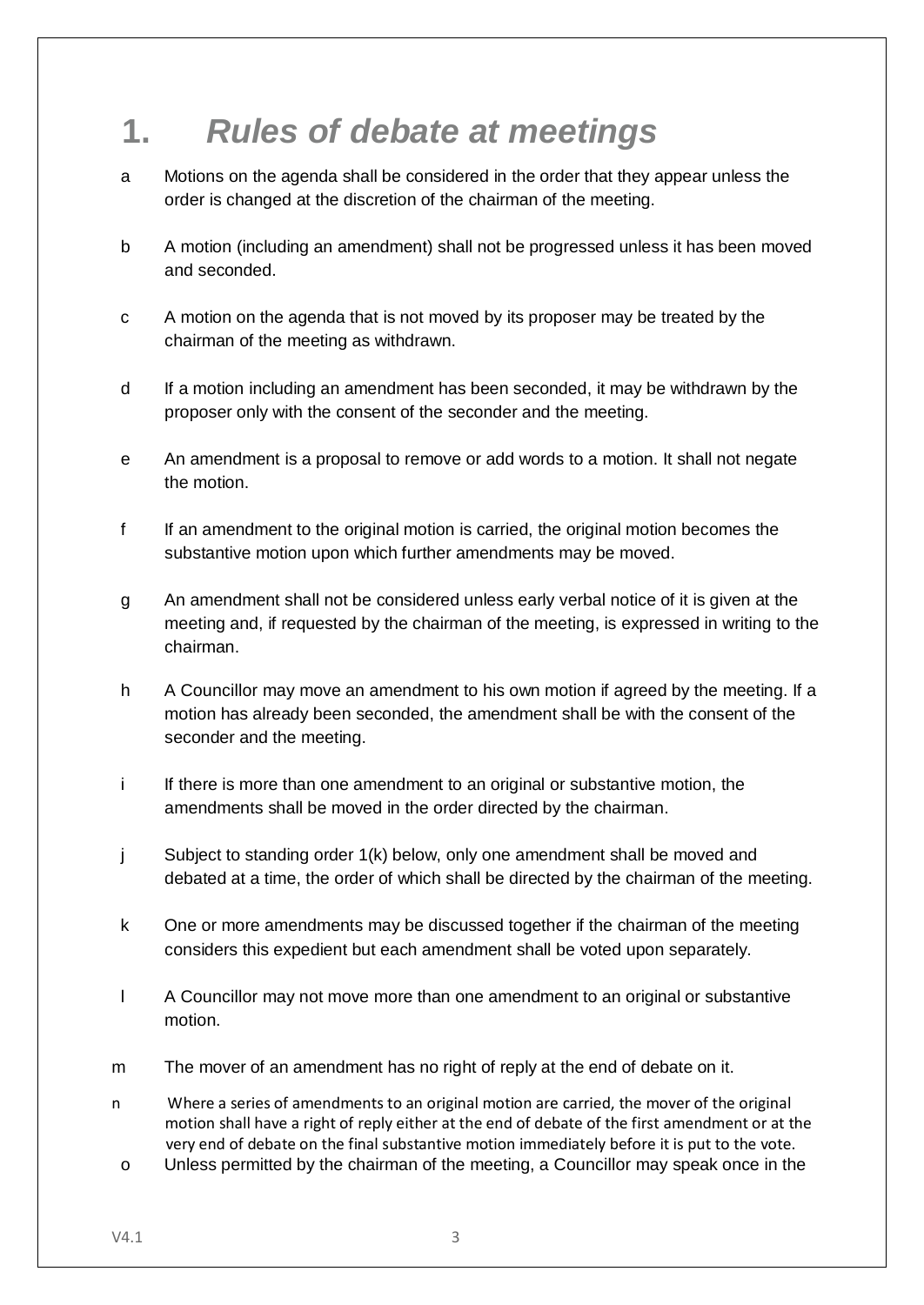debate on a motion except:

- i. to speak on an amendment moved by another Councillor;
- ii. to move or speak on another amendment if the motion has been amended since he last spoke;
- iii. to make a point of order;
- iv. to give a personal explanation; or
- v. in exercise of a right of reply.
- p During the debate on a motion, a Councillor may interrupt only on a point of order or a personal explanation and the Councillor who was interrupted shall stop speaking. A Councillor raising a point of order shall identify the standing order which he considers has been breached or specify the other irregularity in the proceedings of the meeting he is concerned by.
- q A point of order shall be decided by the chairman of the meeting and his decision shall be final.
- r When a motion is under debate, no other motion shall be moved except:
	- i. to amend the motion;
	- ii. to proceed to the next business;
	- iii. to adjourn the debate;
	- iv. to put the motion to a vote;
	- v. to ask a person to be no longer heard or to leave the meeting;
	- vi. to refer a motion to a committee or sub-committee for consideration;
	- vii. to exclude the public and press;
	- viii. to adjourn the meeting; or
	- ix. to suspend particular standing orders excepting those which reflect mandatory statutory requirements.
- s Before an original or substantive motion is put to the vote, the chairman of the meeting shall be satisfied that the motion has been sufficiently debated and that the mover of the motion under debate has exercised or waived his right of reply.
- t Excluding motions moved understanding order 1(r) above, the contributions or speeches by a Councillor shall relate only to the motion under discussion and shall not exceed 3 minutes without the consent of the chairman of the meeting.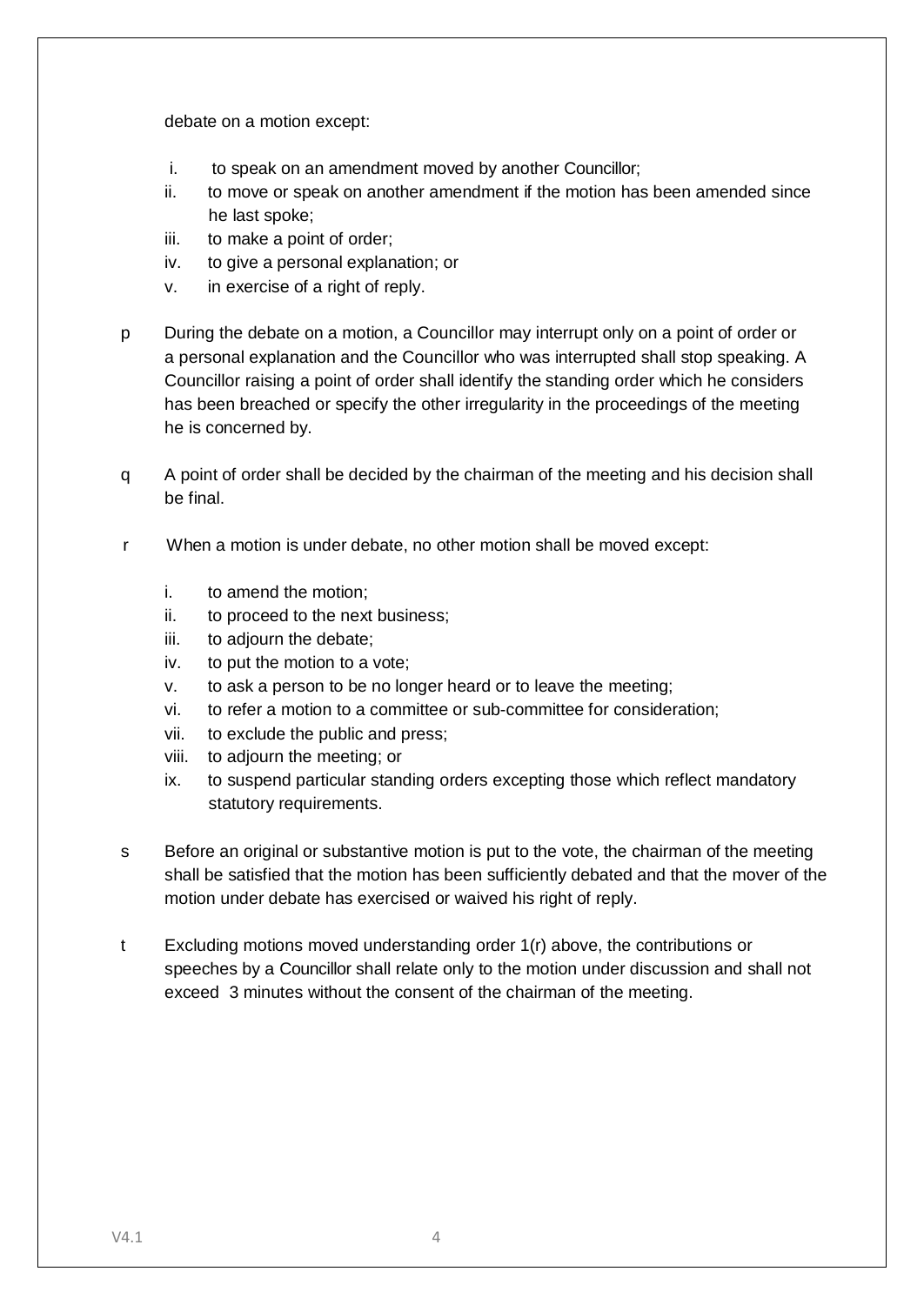# **2.** *Disorderly conduct at meetings*

- a No person shall obstruct the transaction of business at a meeting or behave offensively or improperly. If this standing order is ignored, the chairman of the meeting shall request such persons to moderate or improve their conduct.
- b If persons disregard the request of the chairman of the meeting to moderate or improve their conduct, any Councillor or the chairman of the meeting may move that the person be no longer heard or excluded from the meeting. The motion, if seconded, shall be put to the vote without discussion.
- c If a resolution made under standing order 2(b) above is ignored, the chairman of the meeting may take further reasonable steps to restore order or to progress the meeting. previously said 1(b)

This may include temporarily suspending or closing the meeting.

### **3.** *Meetings generally*

- **Full Council meetings**
- **Committee meetings**
- Sub-committee meetings
- $\mathcal{L}_{\mathcal{A}}$ a **Meetings shall not take place in premises which at the time of the meeting are used for the supply of alcohol, unless no other premises are available free of charge or at a reasonable cost.**
	- b **The minimum three clear days for notice of a meeting does not include the day on which notice was issued, the day of the meeting, a Sunday, a day of the Christmas break, a day of the Easter break or of a bank holiday or a day appointed for public thanksgiving or mourning.**
		- c **The minimum three clear days' public notice of a meeting does not include the day on which the notice was issued or the day of the meeting unless the meeting is convened at shorter notice.**
		- d **Meetings shall be open to the public unless their presence is prejudicial to the public interest by reason of the confidential nature of the business to be transacted or for other special reasons. The public's exclusion from part or all of a meeting shall be by a resolution which shall give reasons for the public's exclusion.**
			- e Members of the public may make representations, ask or answer questions and give evidence at a meeting which they are entitled to attend in respect of the business on the agenda.

 $\mathcal{L}_{\rm{max}}$ 

 $\mathcal{L}_{\mathcal{A}}$ 

 $\mathcal{L}_{\text{max}}$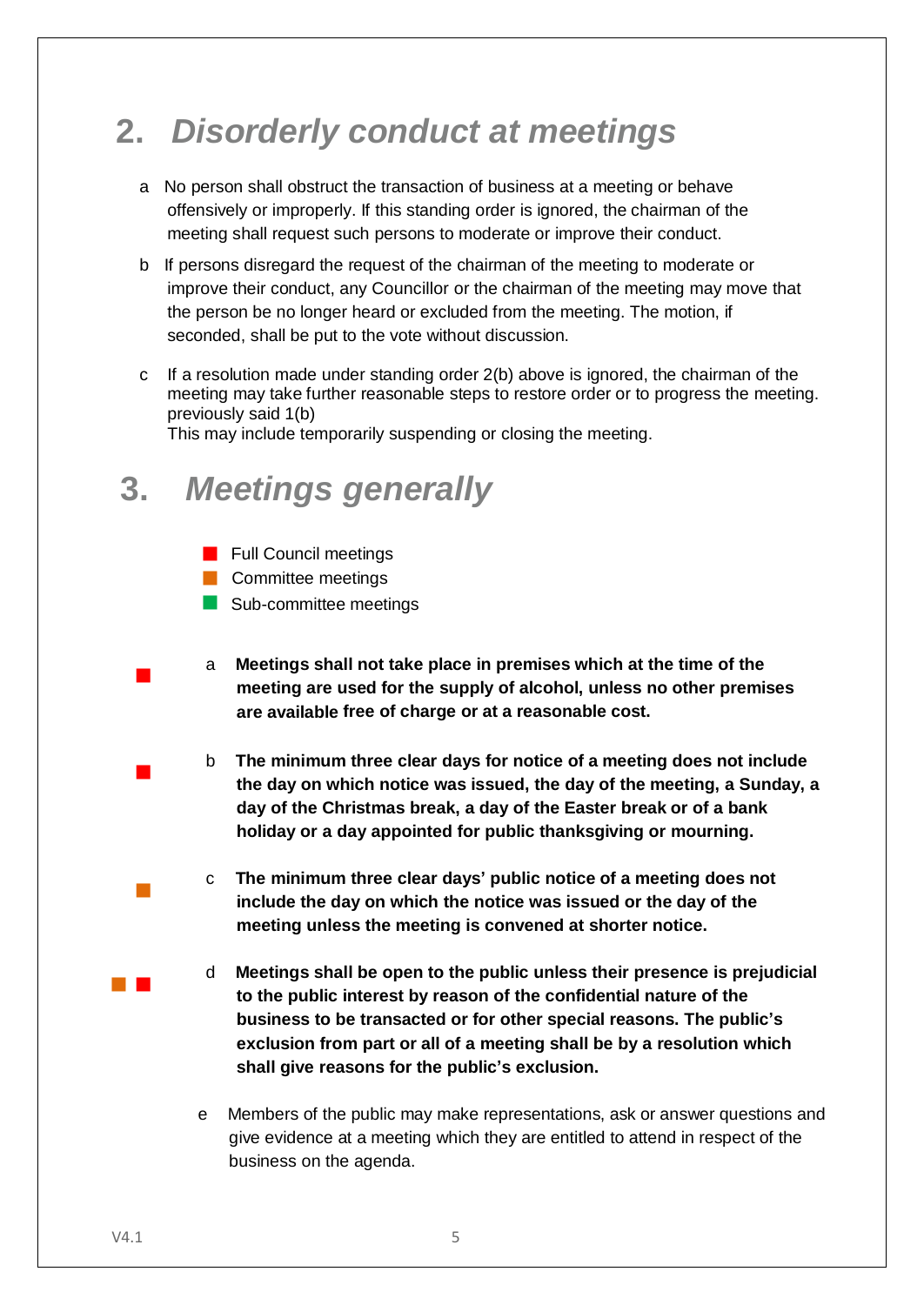- f The period of time designated for public participation at a meeting in accordance with standing order3(e) above shall not exceed 3 minutes unless directed by the chairman of the meeting.
- g Subject to standing order 3(f) above, a member of the public shall not speak for more than 3 minutes.
- h In accordance with standing order 3(e) above, a question shall not require a response at the meeting nor start a debate on the question. The chairman of the meeting may direct that a written or oral response be given.
- i A person shall raise his hand when requesting to speak and need not stand when speaking unless there is a clear reason for doing so.
- j A person who speaks at a meeting shall direct his comments to the chairman of the meeting.
- k Only one person is permitted to speak at a time. If more than one person wants to speak, the chairman of the meeting shall direct the order of speaking.
- **l Subject to standing order 3(m), a person who attends a meeting is permitted to report on the meeting whilst the meeting is open to the public. To "report" means to film, photograph, make an audio recording of meeting proceedings, use any other means for enabling persons not present to see or hear the meeting as it takes place or later or to report or to provide oral or written commentary about the meeting so that the report or commentary is available as the meeting takes place or later to persons not present.**
- **m A person present at a meeting may not provide an oral report or oral commentary about a meeting as it takes place without permission.**
- n **The press shall be provided with reasonable facilities for the taking of their report of all or part of a meeting at which they are entitled to be present**.
- o **Subject to standing orders which indicate otherwise, anything authorised or required to be done by, to or before the Chairman of the Council may in his absence be done by, to or before the Vice-Chairman of the Council.**
- p **The Chairman, if present, shall preside at a meeting. If the Chairman is absent from a meeting, the Vice-Chairman, if present, shall preside. If**

 $\mathcal{L}_{\text{max}}$ 

 $\mathcal{L}_{\rm{max}}$ 

 $\mathcal{L}_{\text{max}}$ 

 $\mathcal{L}_{\text{max}}$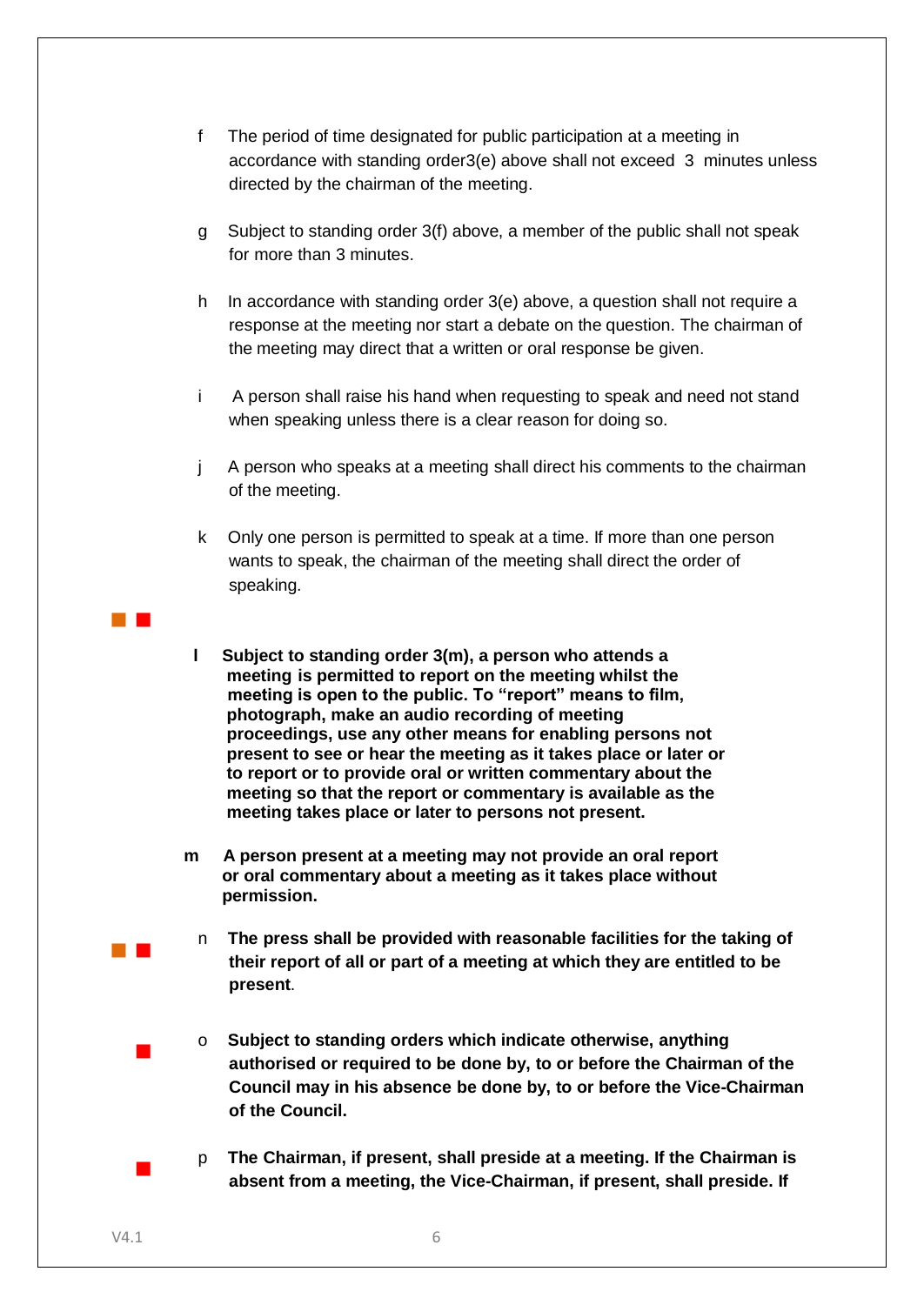**both the Chairman and the Vice-Chairman are absent from a meeting, a Councillor as chosen by the Councillors present at the meeting shall preside at the meeting.**

- q **Subject to a meeting being quorate, all questions at a meeting shall be decided by a majority of the Councillors or Councillors with voting rights present and voting.**
- r **The chairman of a meeting may give an original vote on any matter put to the vote, and in the case of an equality of votes may exercise his casting vote whether or not he gave an original vote.**

*See standing orders 5(h) and (i) below for the different rules that apply in the election of the Chairman of the Council at the annual meeting of the Council.*

- s **Unless standing orders provide otherwise, voting on a question shall be by a show of hands. At the request of a Councillor, the voting on any question shall be recorded so as to show whether each Councillor present and voting gave his vote for or against that question.** Such a request shall be made before moving on to the next item of business on the agenda.
- t The minutes of a meeting shall include an accurate record of the following:
	- i. the time and place of the meeting;
	- ii. the names of Councillors present and absent;
	- iii. interests that have been declared by Councillors and non-Councilllors with voting rights;
	- iv. the grant of dispensations (if any) to Councillors and non-Councillors with voting rights;
	- v. whether a Councillor or non-Councillor with voting rights left the meeting when matters that they held interests in were being considered;
	- vi. if there was a public participation session; and
	- vii. the resolutions made.

#### a a shekara

a di Bandar

**The Company** 

- u **A Councillor or a non-Councillor with voting rights who has a disclosable pecuniary interest or another interest as set out in the Council's code of conduct in a matter being considered at a meeting is subject to statutory limitations or restrictions under the code on his right to participate and vote on that matter.**
- v **No business may be transacted at a meeting unless at least one third of the whole number of members of the Council are present and in no case shall the quorum of a meeting be less than five.**

*See standing order 4d(viii) below for the quorum of a committee or sub- committee meeting.*

 **w If a meeting is or becomes inquorate no business shall be transacted** and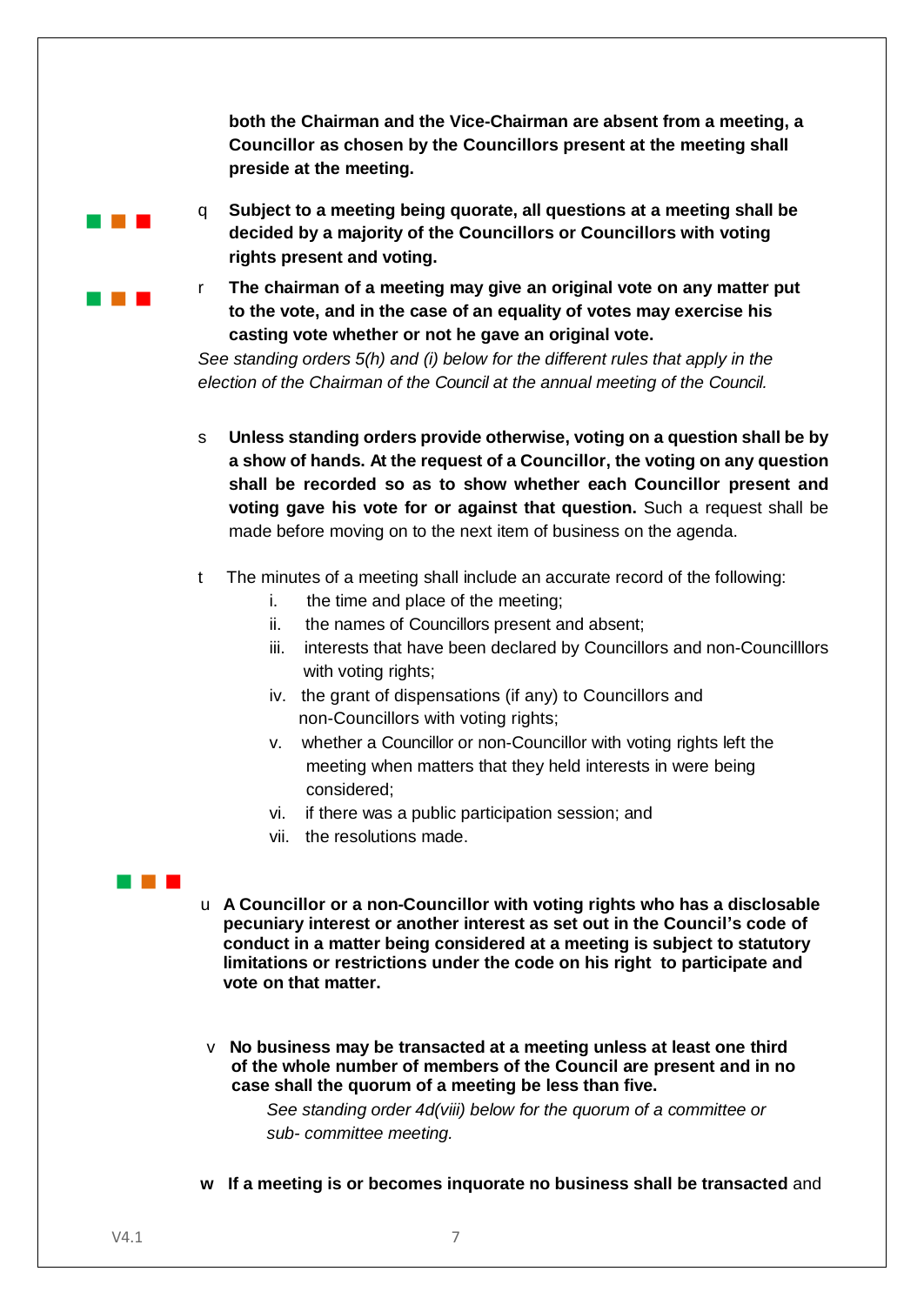the meeting shall be closed. The business on the agenda for the meeting shall be adjourned to another meeting.

x A meeting shall not exceed 3 hours.

### **4.** *Committees and sub-committees*

- a **Unless the Council determines otherwise, a committee may appoint a subcommittee whose terms of reference and members shall be determined by the committee.**
- b **The members of a committee may include non-Councillors unless it is a committee which regulates and controls the finances of the Council.**
- c **Unless the Council determines otherwise, all the members of an advisory committee and a sub-committee of the advisory committee may be non-Councillors.**
- d The Council may appoint standing committees or other committees as may be necessary, and:
	- i. shall determine their terms of reference;
	- ii. shall determine the number and time of the ordinary meetings of a standing committee up until the date of the next annual meeting of full Council;
	- iii. shall permit a committee, other than in respect of the ordinary meetings of a committee, to determine the number and time of its meetings;
	- iv. shall, subject to standing orders 4(b) and (c) above, appoint and determine the terms of office of members of such a committee;
	- v. may, subject to standing orders 4(b) and (c) above, appoint and determine the terms of office of the substitute members to a committee whose role is to replace the ordinary members at a meeting of a committee if the ordinary members of the committee confirm to the Proper Officer 5 days before the meeting that they are unable to attend;
	- vi. shall, after it has appointed the members of a standing committee, appoint the chairman of the standing committee;
	- vii. shall permit a committee other than a standing committee, to appoint its own chairman at the first meeting of the committee;
	- viii. shall determine the place, notice requirements and quorum for a meeting of a committee and a sub-committee which in both cases shall be no less than three;
	- ix. shall determine if the public may participate at a meeting of a committee;
	- x. shall determine if the public and press are permitted to attend the meetings of a sub-committee and also the advance public notice requirements, if any, required for the meetings of a sub-committee;
	- xi. shall determine if the public may participate at a meeting of a sub-committee that they are permitted to attend; and
	- xii. may dissolve a committee or sub-committee.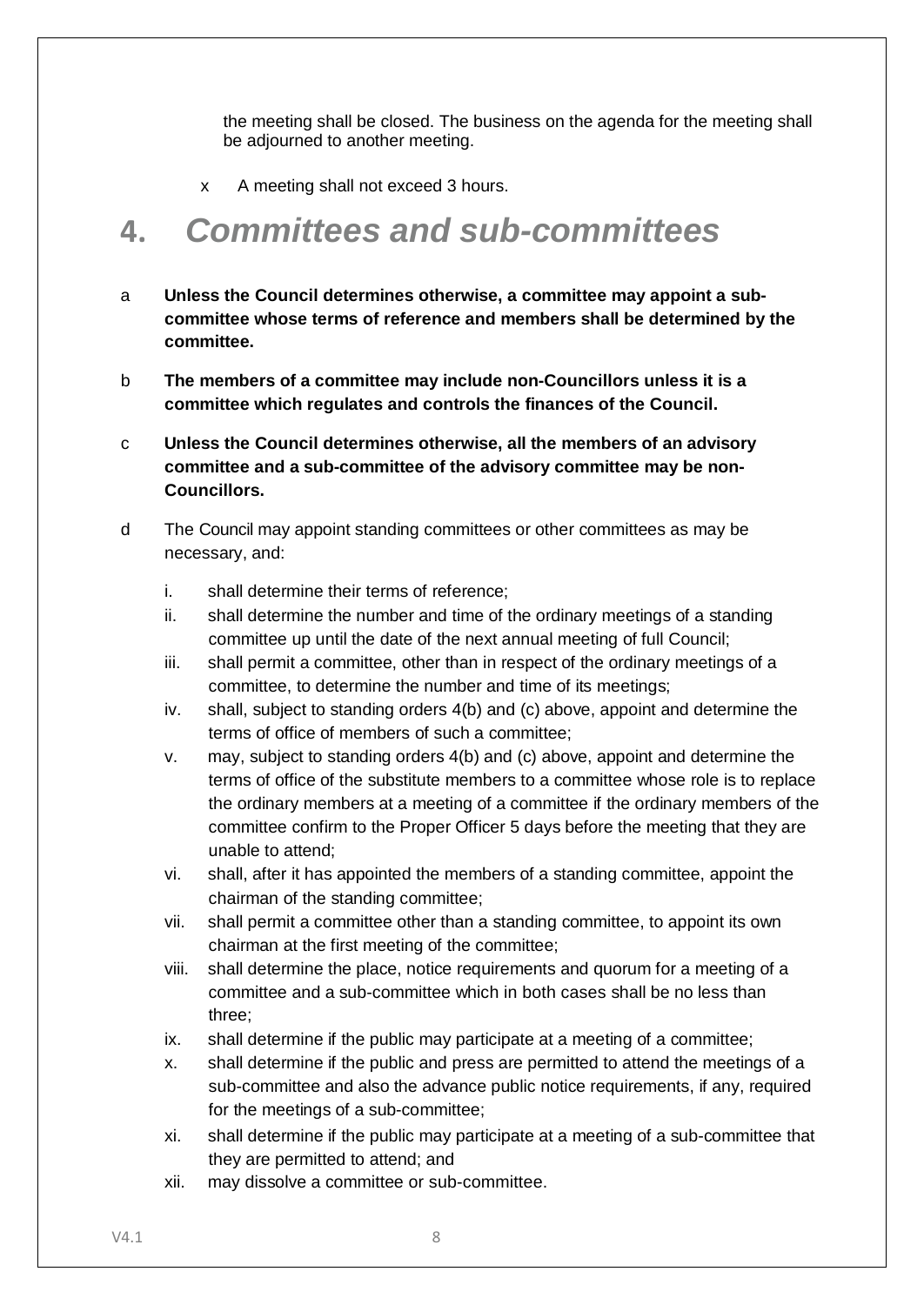### **5.** *Ordinary Council meetings*

- **a In an election year, the annual meeting of the Council shall be held on or within 14 days following the day on which the new Councillors elected take office.**
- **b In a year which is not an election year, the annual meeting of the Council shall be held on such day in May as the Council decides.**
- c **If no other time is fixed, the annual meeting of the Council shall take place at 6pm.**
- d **In addition to the annual meeting of the Council, at least three other ordinary meetings shall be held in each year on such dates and times as the Council decides.**
- **e The first business conducted at the annual meeting of the Council shall be the election of the Chairman and Vice-Chairman of the Council.**
- **f The Chairman of the Council, unless he has resigned or becomes disqualified, shall be elected annually and shall continue in office for a period of 2 years extendable up to a maximum of 4 years with the agreement of the Council and preside at the annual meeting until his successor is elected at the next annual meeting of the Council.**
- **g The Vice-Chairman of the Council, unless he resigns or becomes disqualified, shall be elected annually and hold office until immediately after the election of the Chairman of the Council at the next annual meeting of the Council. During the first year of the Chairman's office the retiring Chairman will take up the post of Vice Chairman and following that 12 month period, a new Vice Chairman shall be appointed to hold office for the remaining period of the Chairman's office.**
- **h In an election year, if the current Chairman of the Council has not been re-elected as a member of the Council, he shall preside at the meeting until a successor Chairman of the Council has been elected. The current Chairman of the Council shall not have an original vote in respect of the election of the new Chairman of the Council but must give a casting vote in the case of an equality of votes.**
- **i In an election year, if the current Chairman of the Council has been re-elected as a member of the Council, he shall preside at the meeting until a new Chairman of the Council has been elected. He may exercise an original vote in respect of the election of the new Chairman of the Council and shall give a casting vote in the case of an equality of votes.**
- j Following the election of the Chairman of the Council and Vice-Chairman (if any) of the Council at the annual meeting the business of the annual meeting shall include:
	- i. **In an election year, delivery by the Chairman of the Council and Councillors**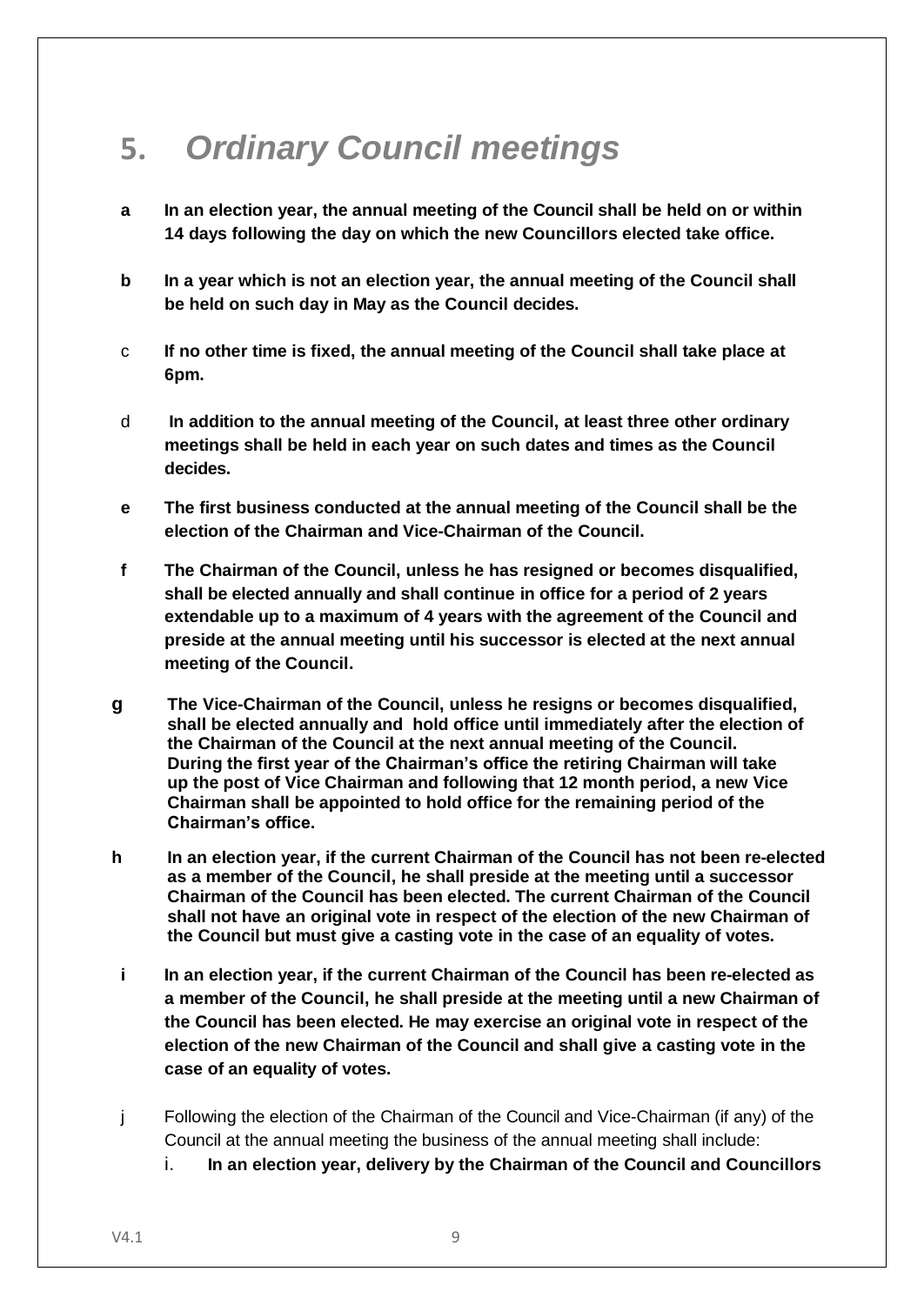**of their acceptance of office forms unless the Council resolves for this to be done at a later date**. **In a year which is not an election year, delivery by the Chairman of the Council of his acceptance of office form unless the Council resolves for this to be done at a later date;**

- ii. Confirmation of the accuracy of the minutes of the last meeting of the Council;
- iii. Receipt of the minutes of the last meeting of a committee;
- iv. Consideration of the recommendations made by a committee;
- v. Review of delegation arrangements to committees, sub-committees, staff and other local authorities;
- vi. Review of the terms of reference for committees;
- vii. Appointment of members to existing committees;
- viii. Appointment of any new committees in accordance with standing order 4 above;
- ix. Review and adoption of appropriate standing orders and financial regulations;
- x. Review of arrangements, including legal agreements, with local authorities, not for profit bodies and volunteers;
- xi. Review of representation on or work with external bodies and arrangements for reporting back;
- xii. In an election year, to make arrangements with a view to the Council becoming eligible to exercise the general power of competence in the future;
- xiii. Review of inventory of land and other assets including buildings and office equipment;
- xiv. Confirmation of arrangements for insurance cover in respect of all insurable risks;
- xv. Review of the Council's and/or staff subscriptions to other bodies;
- xvi. Review of the Council's complaints procedure;
- xvii. Review of the Council's policies, procedures and practices in respect of its obligations under freedom of information and data protection legislation; (see also standing orders 11,20 and 21).
- xviii. Review of the Council's policy for dealing with the press/media;
- xix. Review of the Council's employment policies and procedures;
- xx. Review of the Council's expenditure incurred under s.137 of the Local Government Act 1972 or the general power of competence.
- xxi. Determining the time and place of ordinary meetings of the Council up to and including the next annual meeting of the Council.
- Items (v) to (xix) will be presented to the annual meeting as a spreadsheet showing the dates when these reviews were carried out.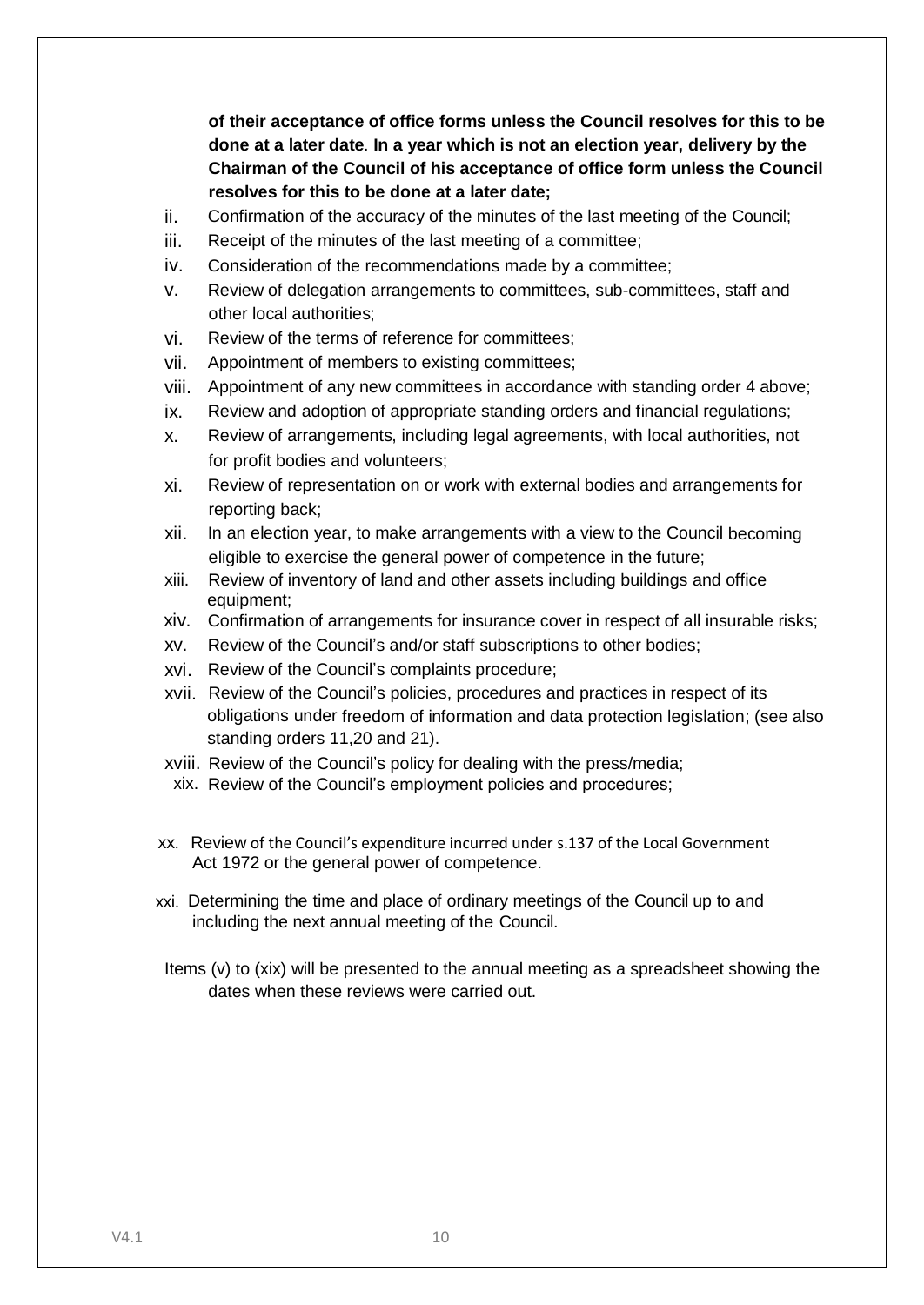### **6.** *Extraordinary meetings of the Council and committees and sub-committees*

- **a The Chairman of the Council may convene an extraordinary meeting of the Council at any time.**
- b **If the Chairman of the Council does not call an extraordinary meeting of the Council within seven days of having been requested in writing to do so by two Councillors, any two Councillors may convene an extraordinary meeting of the Council. The public notice giving the time, place and agenda for such a meeting must be signed by the two Councillors.**
- c The chairman of a committee may convene an extraordinary meeting of the committee or a sub -committee at any time.
- d If the chairman of a committee or a sub-committee does not or refuses to call an extraordinary meeting within 5 days of having been requested to do so by 2 members of the committee or a sub-committee, 5 members of the committee or a sub-committee may convene an extraordinary meeting of that committee or a sub-committee.

### **7.** *Previous resolutions*

- a A resolution shall not be reversed within six months except either by a special motion, which requires written notice by at least 5 Councillors to be given to the Proper Officer in accordance with standing order 9 below, or by a motion moved in pursuance of the recommendation of a committee or a sub-committee.
- b When a motion moved pursuant to standing order 7(a) above has been disposed of, no similar motion may be moved within a further six months.

### **8.** *Voting on appointments*

a Where more than two persons have been nominated for a position to be filled by the Council and none of those persons has received an absolute majority of votes in their favour, the name of the person having the least number of votes shall be struck off the list and a fresh vote taken. This process shall continue until a majority of votes is given in favour of one person. A tie in votes may be settled by the casting vote exercisable by the chairman of the meeting.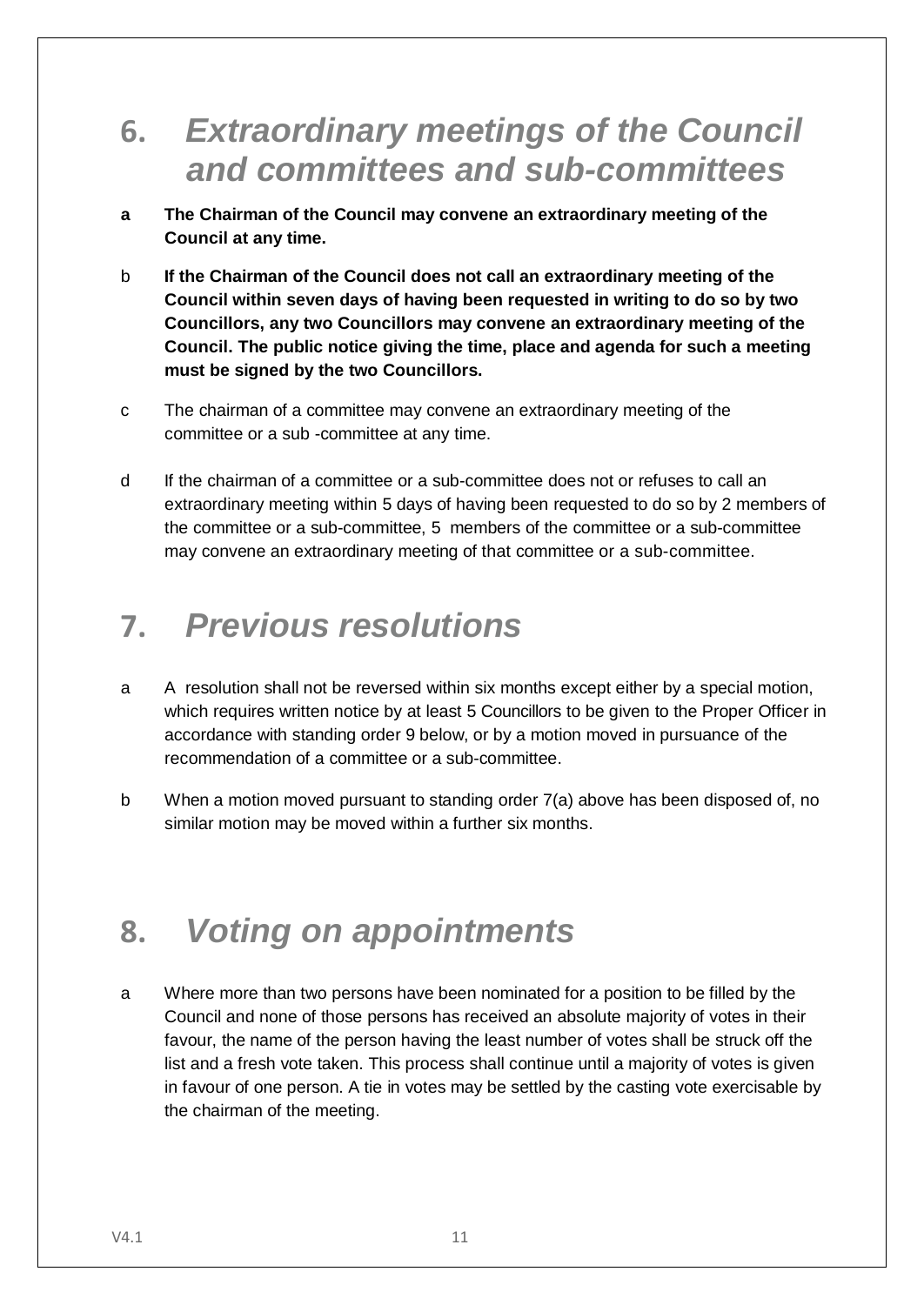### **9.** *Motions for a meeting that require written notice to be given to the Proper Officer*

- a A motion shall relate to the responsibilities of the meeting which it is tabled for and in any event shall relate to the performance of the Council's statutory functions, powers and obligations or an issue which specifically affects the Council's area or its residents.
- b No motion may be moved at a meeting unless it is on the agenda and the mover has given written notice of its wording to the Proper Officer at least 5 clear days before the meeting. Clear days do not include the day of the notice or the day of the meeting.
- c The Proper Officer may, before including a motion on the agenda received in accordance with standing order 9(b) above, correct obvious grammatical or typographical errors in the wording of the motion.
- d If the Proper Officer considers the wording of a motion received in accordance with standing order 9(b) above is not clear in meaning, the motion shall be rejected until the mover of the motion resubmits it, so that it can be understood, in writing, to the Proper Officer at least 5 clear days before the meeting.
- e If the wording or subject of a proposed motion is considered improper, the Proper Officer shall consult with the chairman of the forthcoming meeting or, as the case may

be, the Councillors who have convened the meeting, to consider whether the motion shall be included in the agenda or rejected.

- f Subject to standing order 9(e) above, the decision of the Proper Officer as to whether or not to include the motion on the agenda shall be final.
- g Motions received shall be recorded in a book for that purpose and numbered in the order that they are received.
- h Motions rejected shall be recorded in a book for that purpose with an explanation by the Proper Officer of the reason for rejection.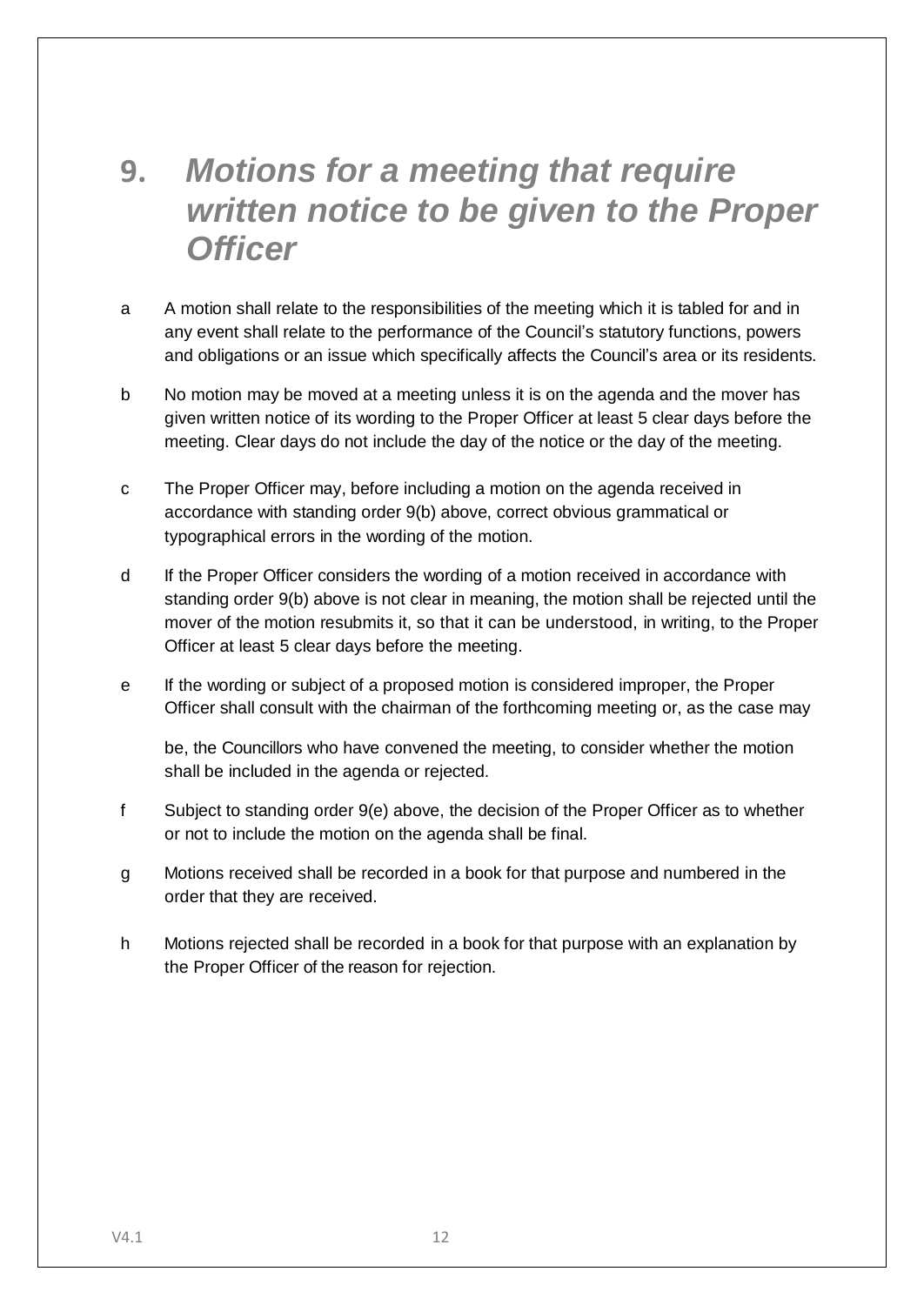### **10.** *Motions at a meeting that do not require written notice*

a The following motions may be moved at a meeting without written notice to the Proper Officer;

i. to correct an inaccuracy in the draft minutes of a meeting;

- ii. to move to a vote;
- iii. to defer consideration of a motion;
- iv. to refer a motion to a particular committee or sub-committee;
- v. to appoint a person to preside at a meeting;
- vi. to change the order of business on the agenda;
- vii. to proceed to the next business on the agenda;
- viii. to require a written report;
- ix. to appoint a committee or sub-committee and their members;
- x. to extend the time limits for speaking;
- xi. to exclude the press and public from a meeting in respect of confidential or sensitive information which is prejudicial to the public interest;
- xii. to not hear further from a Councillor or a member of the public;
- xiii. to exclude a Councillor or member of the public for disorderly conduct;
- xiv. to temporarily suspend the meeting;
- xv. to suspend a particular standing order (unless it reflects mandatory statutory or legal requirements);
- xvi. to adjourn the meeting; or
- xvii. to close the meeting.

### **11.** *Management of information*

#### See also Standing Order 20

- a **The Council shall have in place and keep under review, technical and organisational measures to keep secure information (including personal data) which it holds in paper and electronic form. Such arrangements shall include deciding who has access to personal data and encryption of personal data.**
- b **The Council shall have in place, and keep under review, policies for the retention and safe destruction of all information (including personal data) which it holds in paper and electronic form. The Council's retention policy shall confirm the period for which information (including personal data) shall be retained or if this is not possible the criteria used to determine that period (e.g. the Limitation Act 1980).**
- c **The agenda, papers that support the agenda and the minutes of a meeting shall not disclose or otherwise undermine confidential information or personal data without legal justification.**
- d **Councillors, staff, the Council's contractors and agents shall not disclose confidential information or personal data without legal justification**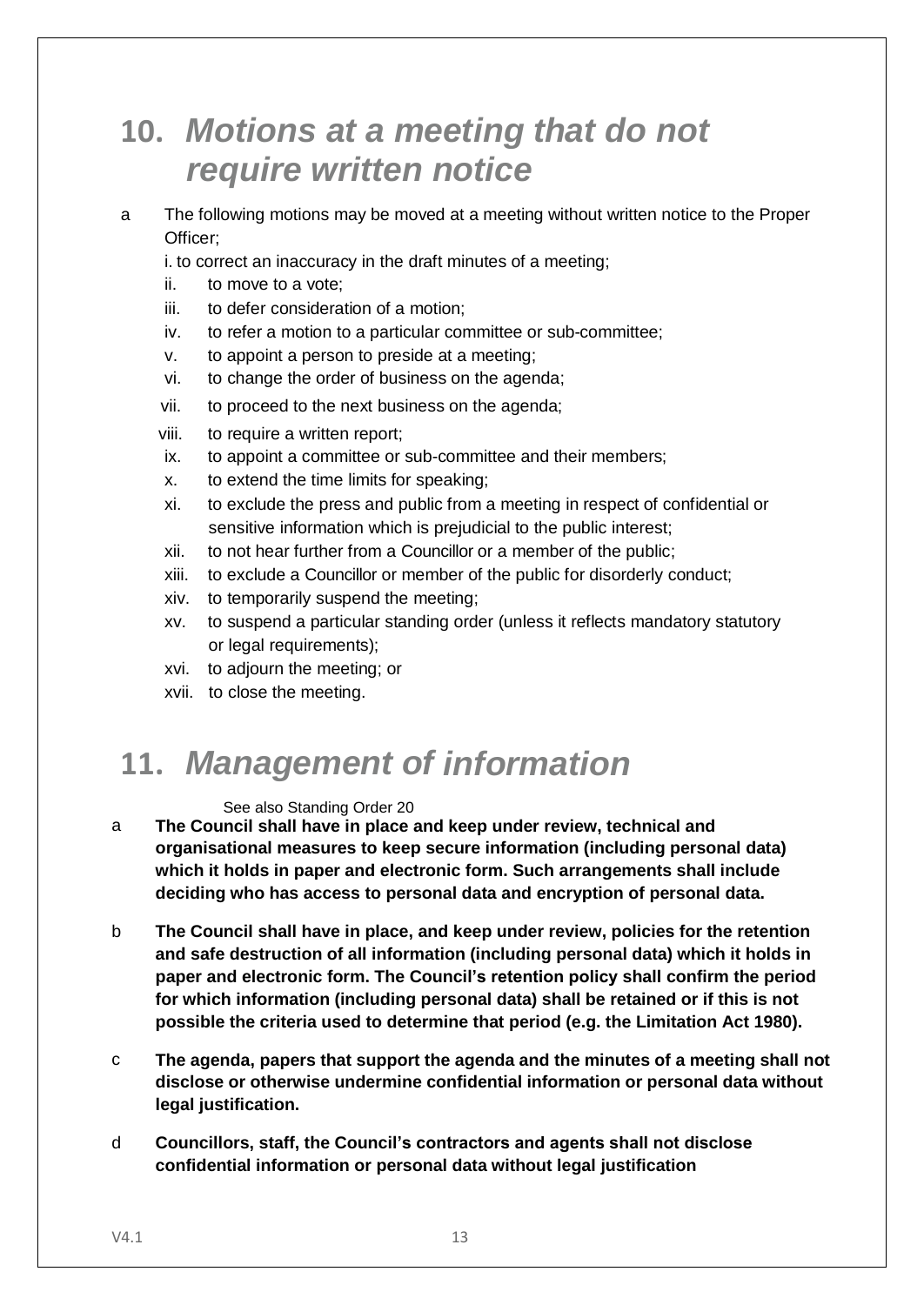### **12.** *Draft minutes*

- a If the draft minutes of a preceding meeting have been served on Councillors with the agenda to attend the meeting at which they are due to be approved for accuracy, they shall be taken as read.
- b There shall be no discussion about the draft minutes of a preceding meeting except in relation to their accuracy. A motion to correct an inaccuracy in the draft minutes shall be moved in accordance with standing order 10(a)(i) above.
- c The accuracy of draft minutes, including any amendment(s) made to them, shall be confirmed by resolution and shall be signed by the chairman of the meeting and stand as an accurate record of the meeting to which the minutes relate.
- d If the chairman of the meeting does not consider the minutes to be an accurate record of the meeting to which they relate, he shall sign the minutes and include a paragraph in the following terms or to the same effect:

"The chairman of this meeting does not believe that the minutes of the meeting were a correct record but his view was not upheld by the meeting and the minutes are confirmed as an accurate record of the proceedings."

- **e If the Council's gross annual income or expenditure (whichever is higher)**
- **does not exceed £25,000, it shall publish draft minutes on a website which**
- **is publicly accessible and free of charge not later than one month after the meeting has taken place.**
	- f Upon a resolution which confirms the accuracy of the minutes of a meeting, the draft minutes or recordings of the meeting for which approved minutes exist shall be destroyed.

## **13.** *Code of conduct and dispensations*

#### *See also standing order 3(u) above.*

- a All Councillors and non-Councillors with voting rights shall observe the code of conduct adopted by the Council.
- b Unless he has been granted a dispensation, a Councillor or non-Councillor with voting rights shall withdraw from a meeting when it is considering a matter in which he has a disclosable pecuniary interest. He may return to the meeting after it has considered the matter in which he had the interest.
- c Unless he has been granted a dispensation, a Councillor or non-Councillor with voting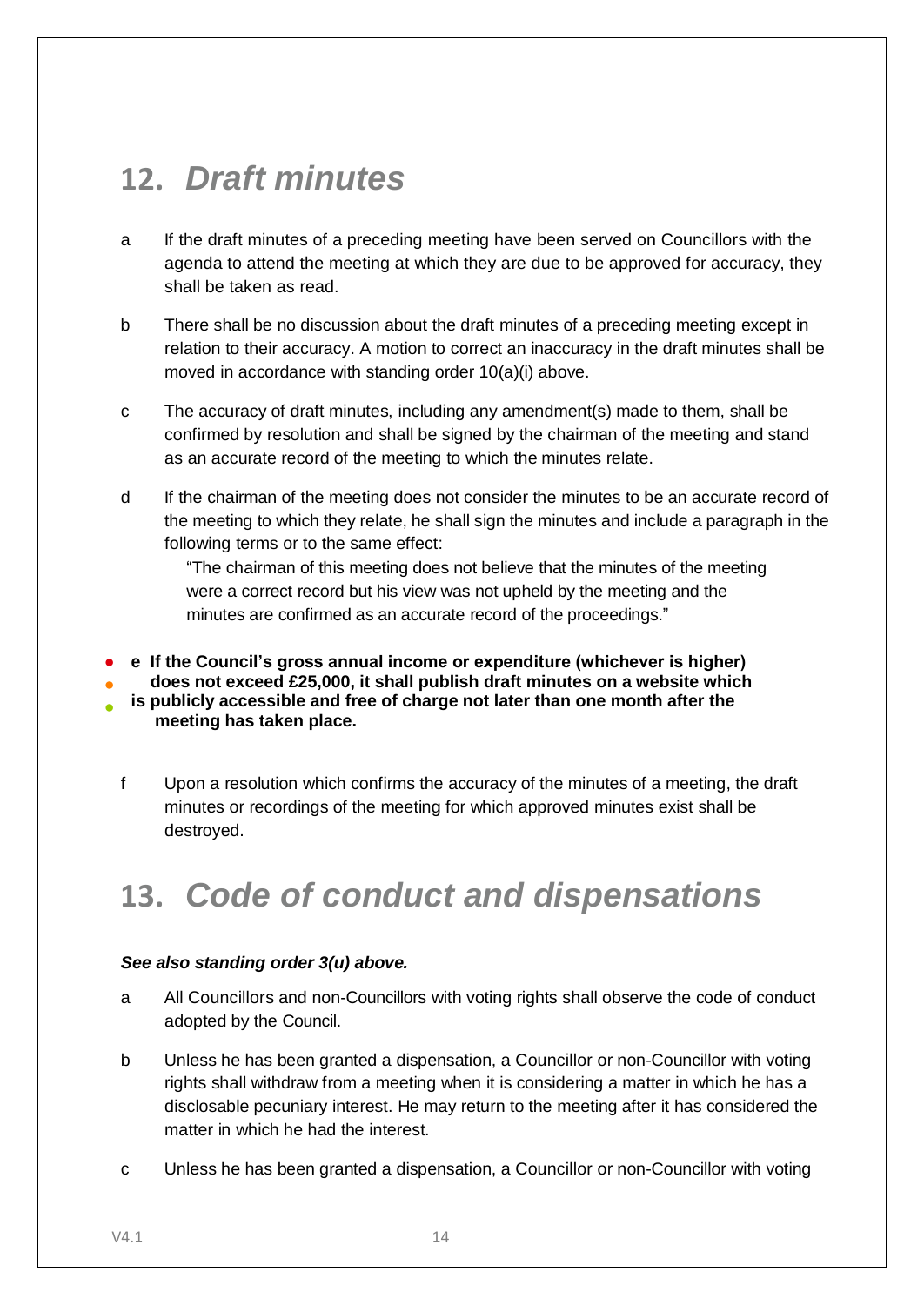rights shall withdraw from a meeting when it is considering a matter in which he has another interest if so required by the Council's code of conduct. He may return to the meeting after it has considered the matter in which he had the interest.

- d **Dispensation requests shall be in writing and submitted to the Proper Officer** as soon as possible before the meeting, or failing that, at the start of the meeting for which the dispensation is required*.*
- e A decision as to whether to grant a dispensation shall be made by the Proper Officer and that decision is final.
- f A dispensation request shall confirm:
	- i. the description and the nature of the disclosable pecuniary interest or other interest to which the request for the dispensation relates;
	- ii. whether the dispensation is required to participate at a meeting in a discussion only or a discussion and a vote;
	- iii. the date of the meeting or the period (not exceeding four years) for which the dispensation is sought; and
	- iv. an explanation as to why the dispensation is sought.
- g Subject to standing orders 13(d) and (f) above, a dispensation request shall be considered by the Proper Officer before the meeting or, if this is not possible, at the start of the meeting for which the dispensation is required

#### h **A dispensation may be granted in accordance with standing order 13(e) above if having regard to all relevant circumstances the following applies:**

- **i. without the dispensation the number of persons prohibited from participating in the particular business would be so great a proportion of the meeting transacting the business as to impede the transaction of the business or**
- **ii. granting the dispensation is in the interests of persons living in the Council's area or**
- **iii. it is otherwise appropriate to grant a dispensation.**

## **14.** *Code of conduct complaints*

- a Upon notification by the District Council that it is dealing with a complaint that a Councillor or non-Councillor with voting rights has breached the Council's code of conduct, the Proper Officer shall, subject to standing orders 11 and 13 above, report this to the Council.
- b Where the notification in standing order 14(a) above relates to a complaint made by the Proper Officer, the Proper Officer shall notify the Chairman of Council of this fact, and the Chairman shall nominate another staff member to assume the duties of the Proper Officer in relation to the complaint until it has been determined and the Council has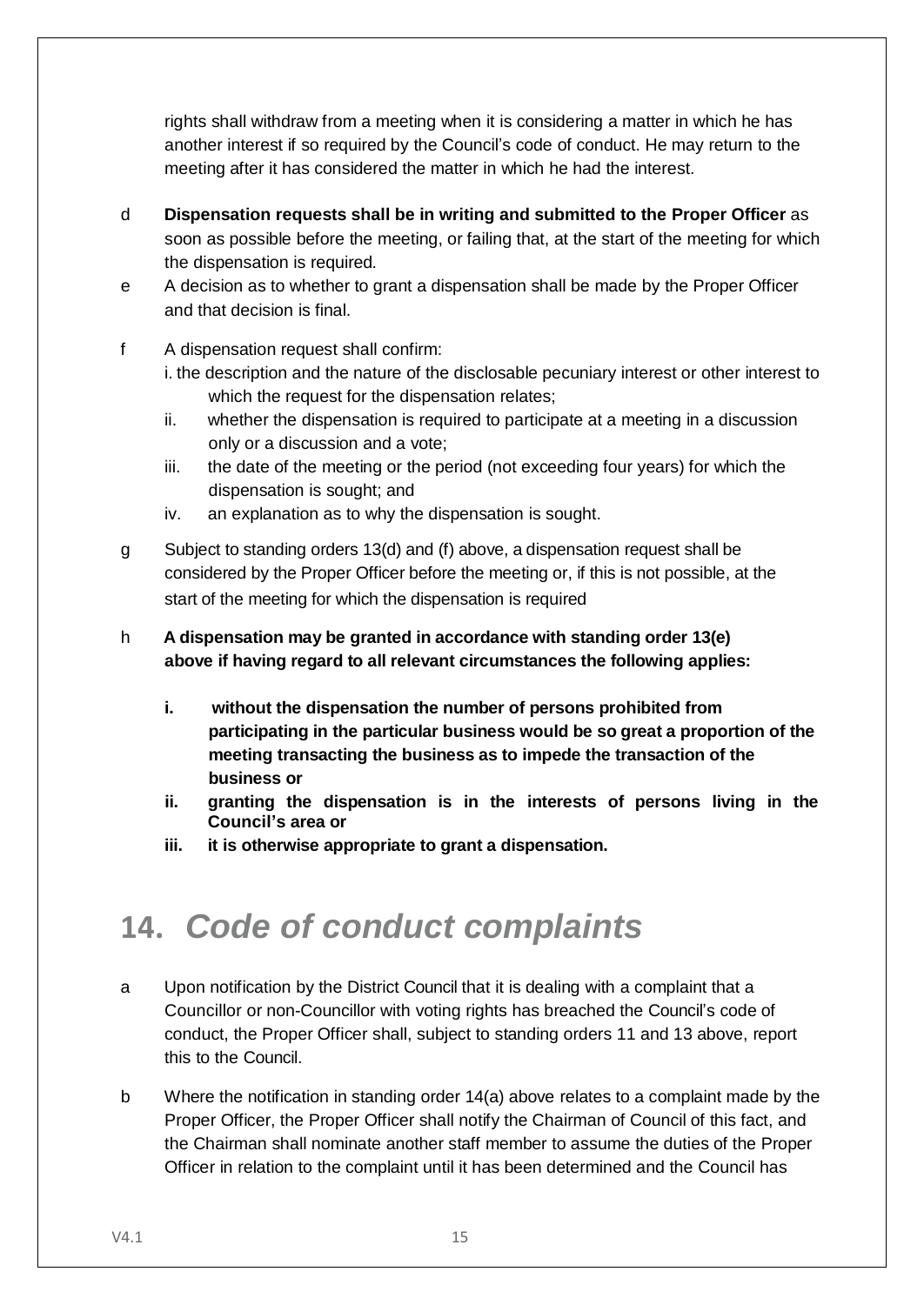agreed what action, if any, to take in accordance with standing order 14(d) below].

- c The Council may:
	- i. provide information or evidence where such disclosure is necessary to progress an investigation of the complaint or is required by law;
	- ii. seek information relevant to the complaint from the person or body with statutory responsibility for investigation of the matter;
- **d Upon notification by the District Council that a Councillor or non-Councillor with voting rights has breached the Council's code of conduct, the Council shall consider what, if any, action to take against him. Such action excludes disqualification or suspension from office.**

### **15.** *Proper Officer*

- a The Proper Officer shall be either (i) the clerk or (ii) other staff members nominated by the Council to undertake the work of the Proper Officer when the Proper Officer is absent.
- b The Proper Officer shall:
	- i. **at least three clear days before a meeting of the Council, a committee and a sub-committee serve on Councillors, by delivery or post at their residences or by email authenticated in such manner as the Proper Officer thinks fit, a signed summons confirming the time, place and the agenda (provided the Councillor has consented to service by e mail) and**

**Provide, in a conspicuous place, public notice of the time, place and agenda at least three clear days before a meeting of the Council or a meeting of a committee or a sub- committee (provided that the public notice with agenda of an extraordinary meeting of the Council convened by Councillors is signed by them).**

See standing order 3(b) above for the meaning of clear days for a meeting of a full Council and standing order 3(c) above for a meeting of a committee.

- ii. subject to standing order 9 above, include on the agenda all motions in the order received unless a Councillor has given written notice at least 5 days before the meeting confirming his withdrawal of it;
- iii. **convene a meeting of full Council for the election of a new Chairman of the Council, occasioned by a casual vacancy in his office;**
- iv. facilitate inspection of the minute book by local government electors;
- v. **receive and retain copies of byelaws made by other local authorities;**
- vi. retain acceptance of office forms from Councillors;
- vii. retain a copy of every Councillor's register of interests;
- viii. assist with responding to requests made under the freedom of information legislation and rights exercisable under data protection legislation, in accordance with the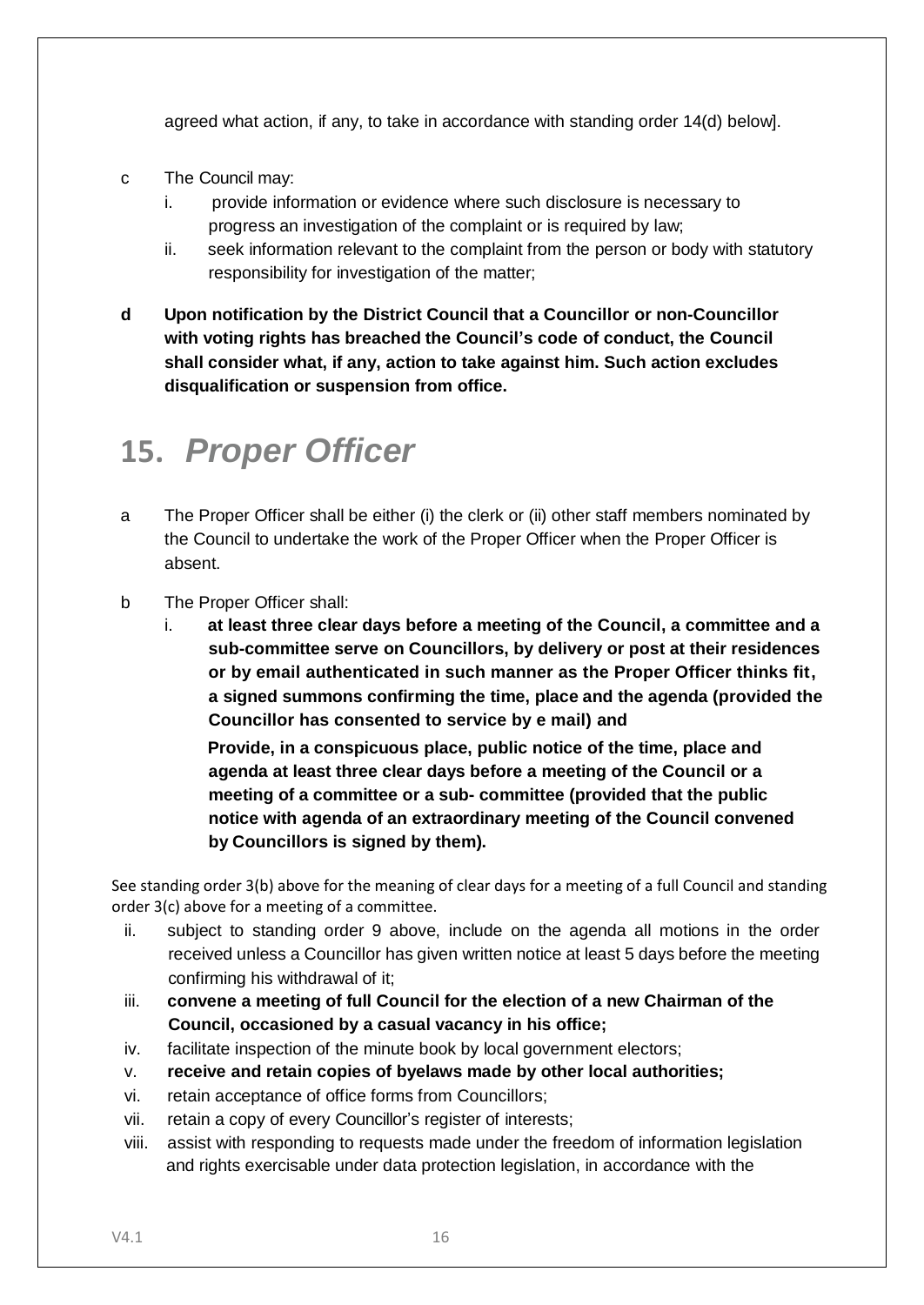Council's relevant policies and procedures relating to the same;

- ix. liaise, as appropriate, with the Council's Data Protection Officer or Appropriate Officer;
- x. receive and send general correspondence and notices on behalf of the Council except where there is a resolution to the contrary;
- xi. manage the organisation, storage of, access to, security of and destruction of information held by the Council in paper and electronic form subject to the requirements of data protection and freedom of information legislation and other legitimate requirements (e.g. the Limitation Act 1980);
- xii. arrange for legal deeds to be executed; *See also standing order 23 below.*
- xiii. arrange or manage the prompt authorisation, approval, and instruction regarding any payments to be made by the Council in accordance with the Council's financial regulations;
- xiv. record every planning application notified to the Council and the Council's response to the local planning authority in a book for such purpose;
- xv. refer a planning application received by the Council to the Chairman, or in his absence the Vice-Chairman, of the Council within five working days of receipt to facilitate an extraordinary meeting if the nature of a planning application requires consideration before the next ordinary meeting of the Council.
- xvi. manage access to information about the Council via the publication scheme.
- xvii. retain custody of the seal of the Council if any which shall not be used without a resolution to that effect.

*See also standing order 23 below.*

# **16.** *Responsible Financial Officer*

a The Council shall appoint appropriate staff members to undertake the work of the Responsible Financial Officer when the Responsible Financial Officer is absent.

### **17.** *Accounts and accounting statements*

- a "Proper practices" in standing orders refer to the most recent version of Governance and Accountability for Local Councils – a Practitioners' Guide England.
- b All payments by the Council shall be authorised, approved and paid in accordance with the law, proper practices and the Council's financial regulations.
- c The Responsible Financial Officer shall supply to each Councillor as soon as practicable after 30 June, 30 September and 31 December in each year a statement to summarise: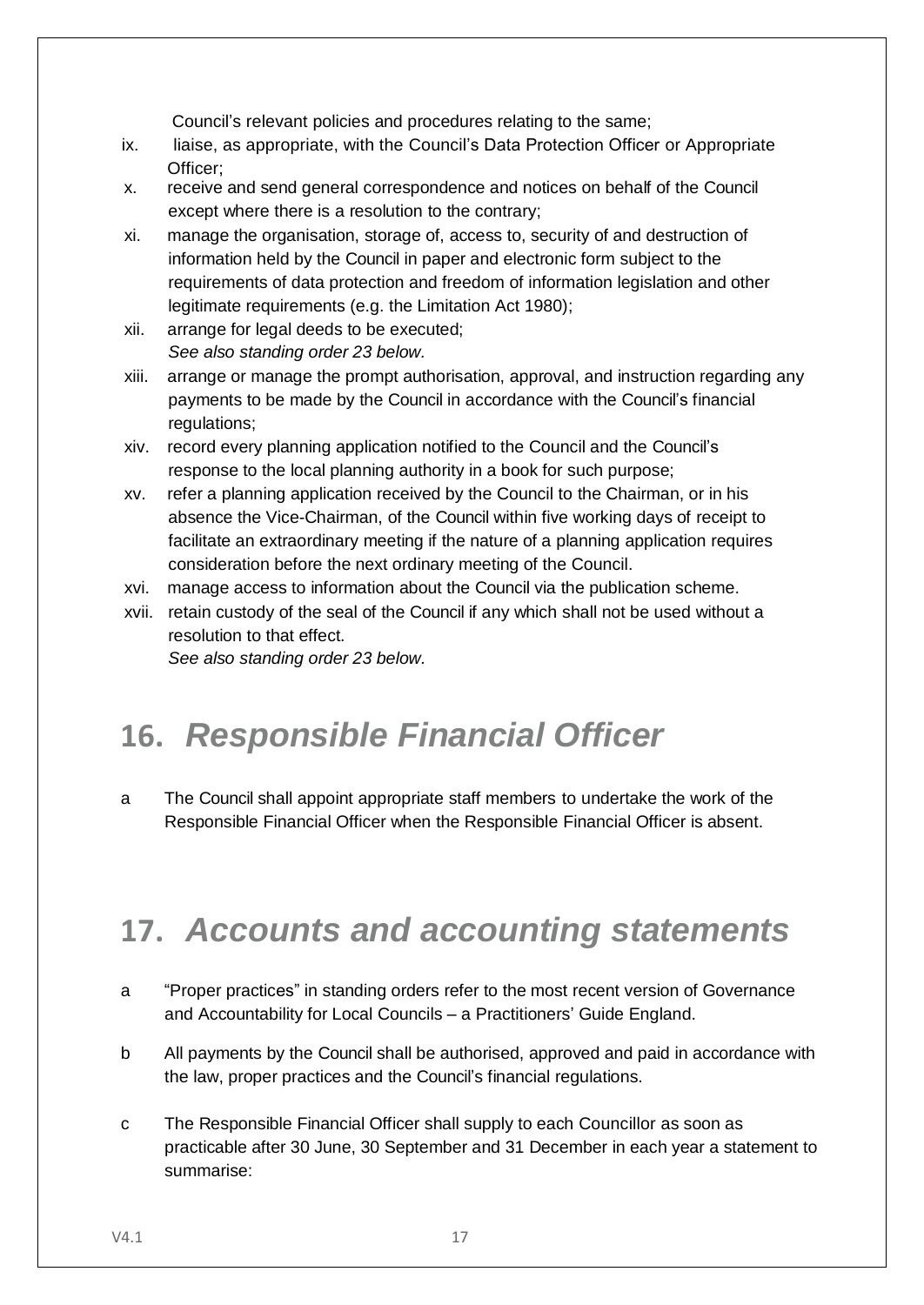i. the Council's income and expenditure for each quarter;

- ii. the Council's aggregate income and expenditure for the year to date;
- iii. the balances held at the end of the quarter being reported

and which includes a comparison with the budget for the financial year and highlights any actual or potential overspends.

- d As soon as possible after the financial year end at 31 March, the Responsible Financial Officer shall provide:
	- i. each Councillor with a statement summarising the Council's income and expenditure for the last quarter and the year to date for information; and
	- ii. to the full Council the accounting statements for the year in the form of Section 2 of the annual governance and accountability return, as required by proper practices, for consideration and approval.
- e The year end accounting statements shall be prepared in accordance with proper practices and applying the form of accounts determined by the Council ( income and expenditure) for a year to 31 March. A completed draft annual governance and accountability return shall be presented to each Councillor before the end of the following month of May. The annual governance and accountability return of the Council, which is subject to external audit, including the annual governance statement, shall be presented to Council for consideration and formal approval before 30 June.

## **18.** *Financial controls and procurement*

- a The Council shall consider and approve financial regulations drawn up by the Responsible Financial Officer, which shall include detailed arrangements in respect of the following:
	- i. the keeping of accounting records and systems of internal controls;
	- ii. the assessment and management of financial risks faced by the Council;
	- iii. the work of the independent internal auditor in accordance with proper practices and the receipt of regular reports from the independent internal auditor, which shall be required at least twice annually;
	- iv. the inspection and copying by Councillors and local electors of the Council's accounts and/or orders of payments; and
	- v. whether contracts with an estimated value below **£25,000** due to special circumstances are exempt from a tendering process or procurement exercise.
- b Financial regulations shall be reviewed regularly and at least annually for fitness of purpose.
- C **A public contract regulated by the Public Contracts Regulations 2015 with an estimated value in excess of £25,000 but less than the relevant thresholds in**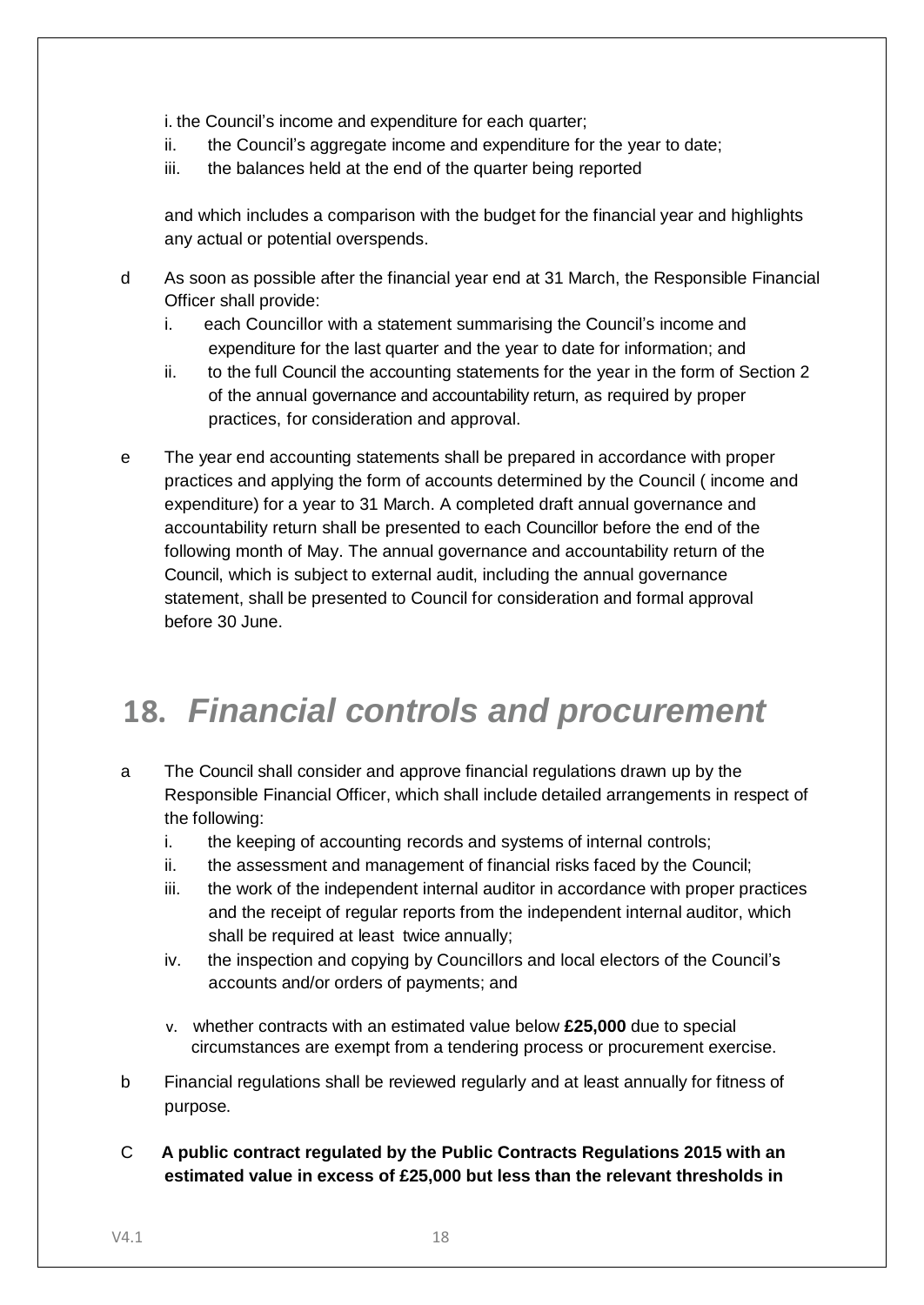**standing order 18(f) is subject to Regulations 109-114 of the Public Contracts Regulations 2015 which include a requirement on the Council to advertise the contract opportunity on the Contracts Finder website regardless of what other means it uses to advertise the opportunity unless it proposes to use an existing list of approved suppliers (framework agreement).**

- d Subject to additional requirements in the financial regulations of the Council, the tender process for contracts for the supply of goods, materials, services or the execution of works shall include, as a minimum, the following steps:
	- i. a specification for the goods, materials, services or the execution of works shall be drawn up;
	- ii. an invitation to tender shall be drawn up to confirm (i) the Council's specification (ii) the time, date and address for the submission of tenders (iii) the date of the Council's written response to the tender and (iv) the prohibition on prospective contractors contacting Councillors or staff to encourage or support their tender outside the prescribed process;
	- iii. the invitation to tender shall where necessary be advertised in a local newspaper and in any other manner that is appropriate;
	- iv. tenders are to be submitted in writing in a sealed marked envelope addressed to the Proper Officer;
	- v. tenders shall be opened by the Proper Officer in the presence of at least one Councillor after the deadline for submission of tenders has passed;
	- vi. tenders are to be reported to and considered by the appropriate meeting of the Council or a committee or sub-committee with delegated responsibility.
- e Neither the Council, nor a committee or a sub-committee with delegated responsibility for considering tenders, is bound to accept the lowest value tender.
- **f A public contract regulated by the Public Contracts Regulations 2015 with an estimated value in excess of £181,302 for a public service or supply contract or in excess of £4,551,413 for a public works contract (or other thresholds determined by the European Commission every two years and published in the Official Journal of the European Union (OJEU)) shall comply with the relevant procurement procedures and other requirements in the Public Contracts Regulations 2015 which include advertising the contract opportunity on the Contracts Finder website and in OJEU.**
- **g. A public contract in connection with the supply of gas, heat, electricity, drinking water, transport services, or postal services to the public; or the provision of a port or airport; or the exploration for or extraction of gas, oil or solid fuel with an estimated value in excess of £363,424 for a supply, services or design contract; or in excess of £4,551,413 for a works contract; or £820,370 for a social and other specific services contract (or other thresholds determined by the European Commission every two years and published in OJEU) shall comply with the relevant procurement procedures and other requirements in the Utilities Contracts Regulations 2016.**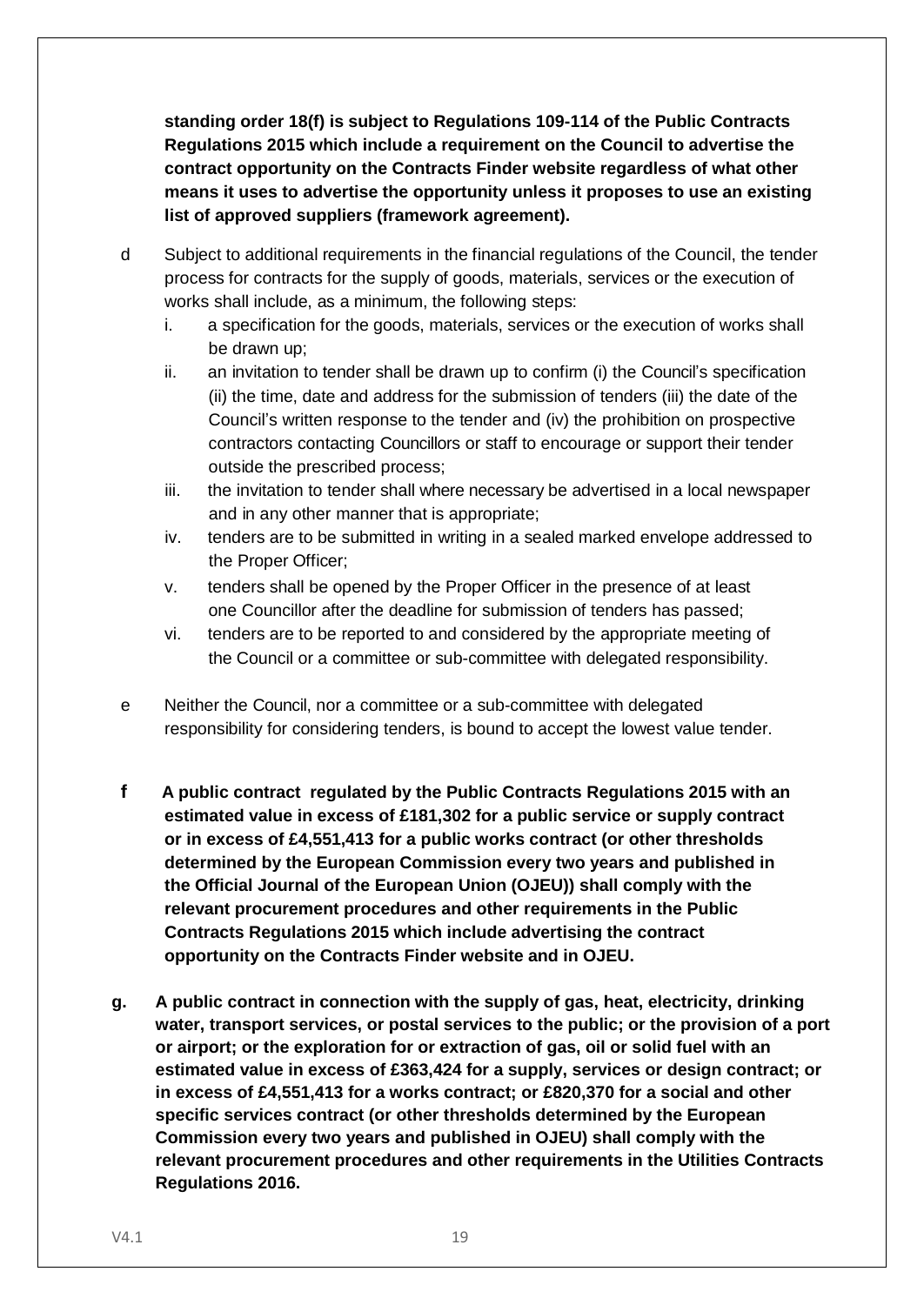## **19.** *Handling staff matters*

- a A matter personal to a member of staff that is being considered by a meeting of Council is subject to standing order 11 above.
- b Subject to the Council's policy regarding absences from work, the Council's most senior member of staff shall notify the chairman or, if he is not available, the vicechairman of absence occasioned by illness or other reason and that person shall report such absence at its next meeting.
- c The chairman or, in his absence the vice-chairman, shall, upon a resolution, conduct a review of the performance and annual appraisal of the work of Clerk and Responsible Financial Officer. The reviews and appraisal shall be reported in writing and is subject to approval by resolution by the Council having excluded the press and public.
- d Subject to the Council's policy regarding the handling of grievance matters, the Council's most senior employee shall contact the chairman or in his absence, the vicechairman in respect of an informal or formal grievance matter, and this matter shall be reported back and progressed by resolution.
- e Subject to the Council's policy regarding the handling of grievance matters, if an informal or formal grievance matter raised by the Clerk or Responsible Financial Officer relates to the chairman or vice-chairman of the Council this shall be communicated to another member of Council which shall be reported back and progressed by resolution.
- f Any persons responsible for all or part of the management of staff shall treat as confidential the written records of all meetings relating to their performance, capabilities, grievance or disciplinary matters as confidential and secure.
- g The Council shall keep all written records relating to employees secure. All paper records shall be secured and locked and electronic records shall be password protected and encrypted.
- h Only persons with line management responsibilities shall have access to staff records referred to in standing orders 19(f) and (g) above if so justified.
- i Access and means of access by keys and/or computer passwords to records of employment referred to in standing orders 19(f) and (g) above shall be provided only to the Chairman and Vice Chairman of the Council.

### *20. Responsibilities to provide Information*

*See also standing order 21.*

**In accordance with freedom of information legislation, the Council shall publish information in accordance with its publication scheme and respond to requests for information held by the Council.**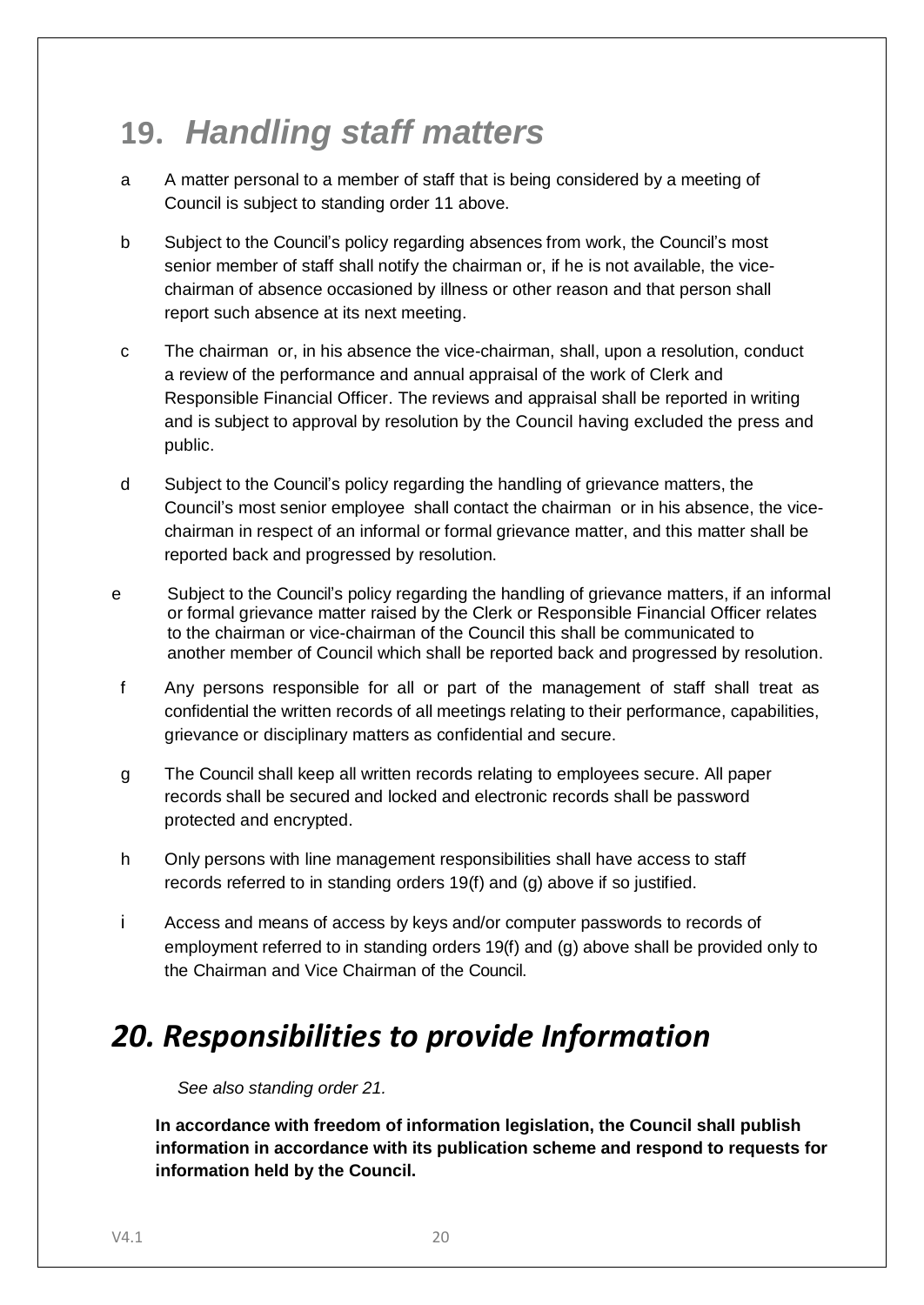## *21. Responsibilities under data protection Legislation*

(Below is not an exclusive list).

*See also standing order 11.*

- a **The Council may appoint a Data Protection Officer if required.**
- b **The Council shall have policies and procedures in place to respond to an individual exercising statutory rights concerning his personal data.**
- c **The Council shall have a written policy in place for responding to and managing a personal data breach.**
- d **The Council shall keep a record of all personal data breaches comprising the facts relating to the personal data breach, its effects and the remedial action taken.**
- e **The Council shall ensure that information communicated in its privacy notice(s) is in an easily accessible and available form and kept up to date.**

### **22.** *Relations with the press/media*

a Requests from the press or other media for an oral or written comment or statement from the Council, its Councillors or staff shall be handled in accordance with the Council's policy in respect of dealing with the press and/or other media.

# **23.** *Execution and sealing of legal deeds*

- a A legal deed shall not be executed on behalf of the Council unless authorised by a resolution.
- **b Subject to standing order 23(a) above, any two Councillors may sign, on behalf of the Council, any deed required by law and the Proper Officer shall witness their signatures.**

## **24.** *Communicating with District and County Councillors*

a An invitation to attend a meeting of the Council shall be sent, together with the agenda, to the ward Councillors of the District and County Council representing the area of the Council.